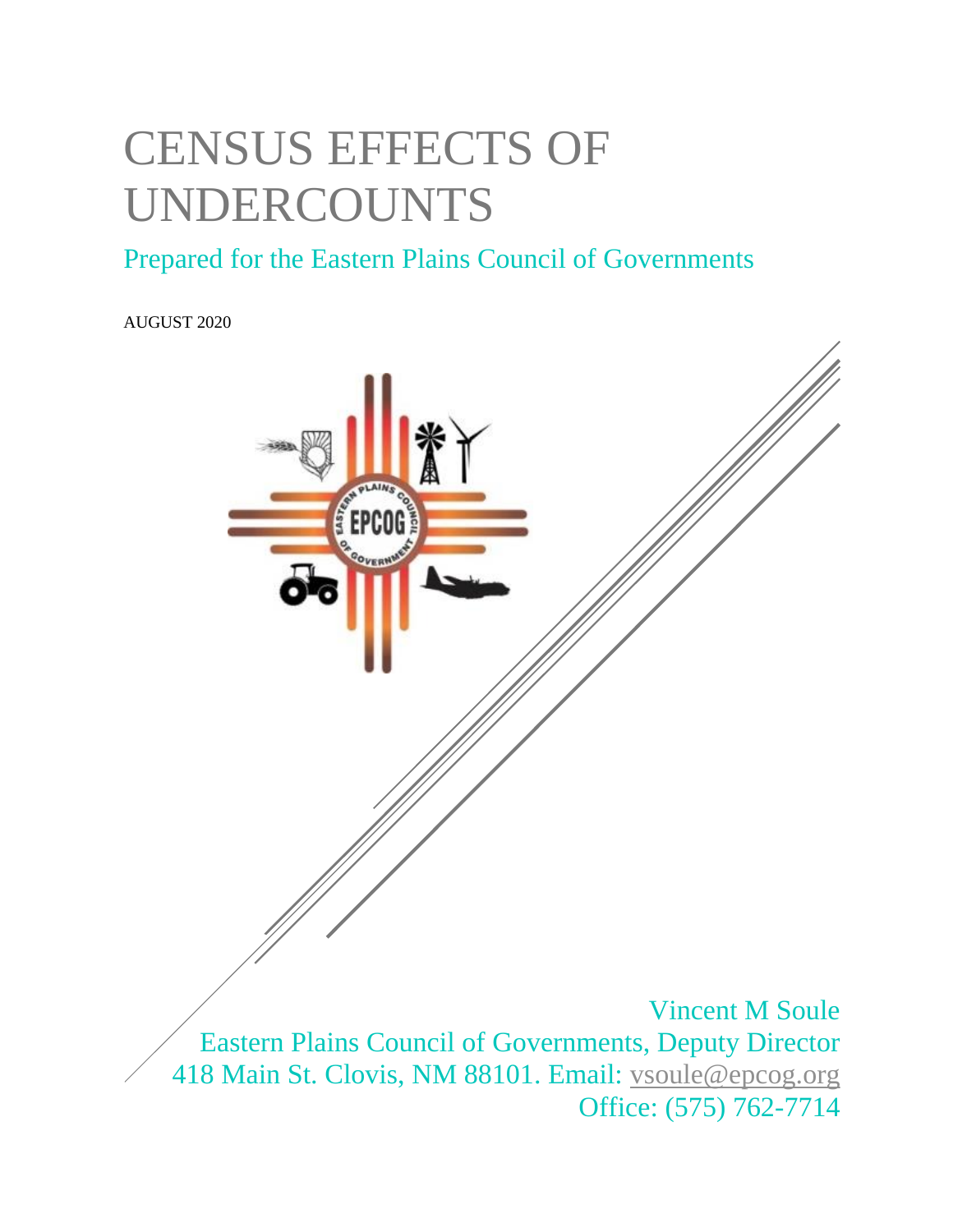### Contents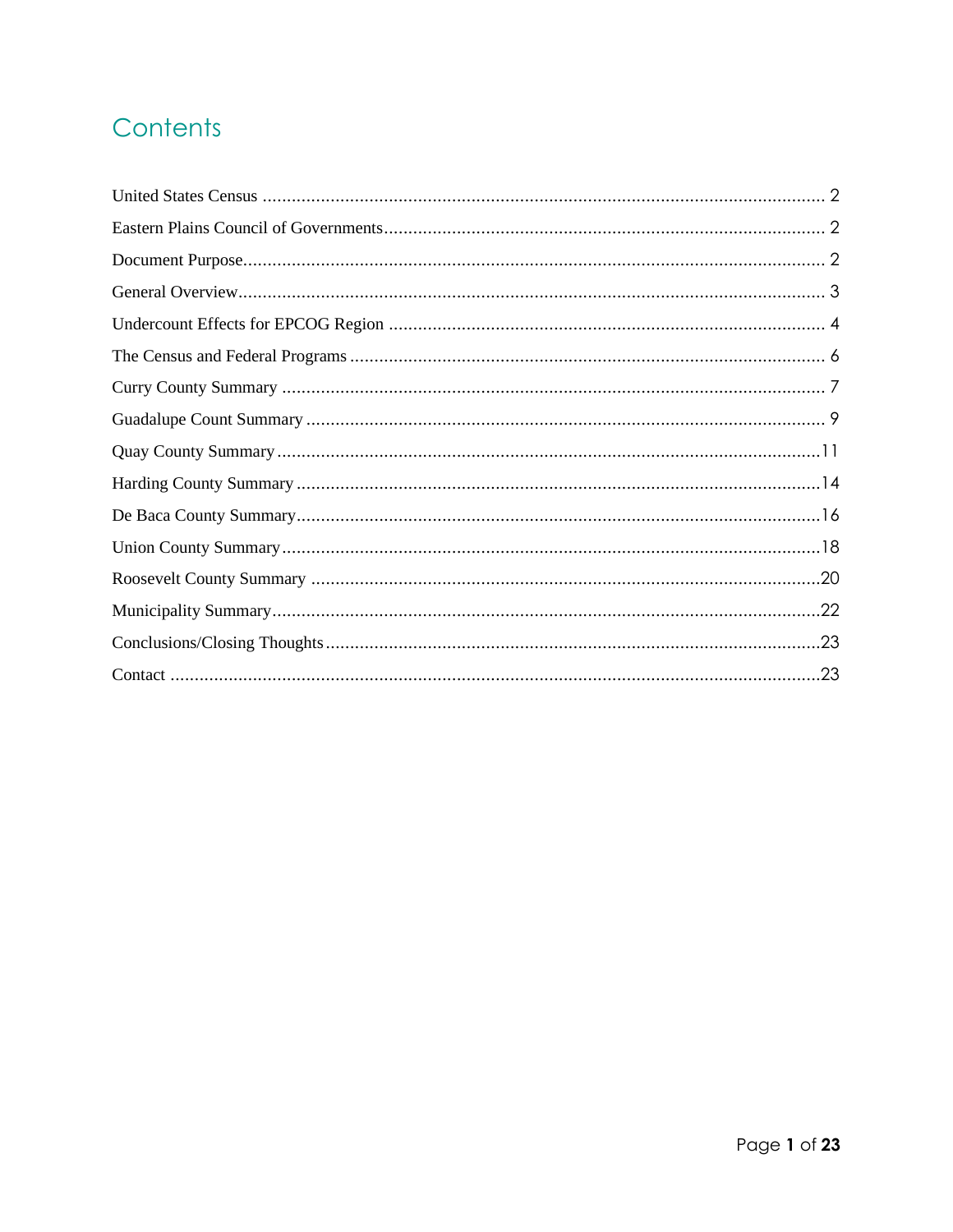## Introduction

#### <span id="page-2-0"></span>United States Census

The United States Census is a count of all people who live within the United States during a certain period. The Census is conducted every 10 years as mandated in the *US Constitution* in *Article 1, Section 2* and has continued since 1790. The Census is used to determine the number of seats in the US House of Representatives, the drawing of congressional and state legislative districts, and to assist Congress with federal appropriations and lawmaking<sup>1</sup>. This 2020 Census marks the 24<sup>th</sup> time the United States has conducted a census.

#### <span id="page-2-1"></span>Eastern Plains Council of Governments

The Eastern Plains Council of Governments (EPCOG) is a voluntary association of government entities within a seven-county planning and development district<sup>2</sup>. EPCOG is one of seven Council of Governments (COGs) in the state of New Mexico<sup>3</sup> that was initially created by New Mexico *Executive Order No. 1 of 1969* by former Governor David F. Cargo. Aside from councils, COGs may also be referred to as regional commissions, planning commissions, economic development districts, planning authorities, planning districts, and metropolitan planning organizations across the United States<sup>4</sup>. COGs, in general, function with local governments to assist with transportation planning, regional planning, comprehensive planning, economic development initiatives, technical assistance, public services, and other public programs.

#### <span id="page-2-2"></span>Document Purpose

This document is a collection and analysis of data concerning the US Census and its impact on the EPCOG region. The data are comprised from publicly available data that can be found through the US Census Bureau and the George Washington University Institute of Public Policy.

<sup>1</sup> <https://2020census.gov/en/what-is-2020-census.html>

<sup>2</sup> <https://www.epcog.org/about-us>

<sup>3</sup> <https://www.nado.org/wp-content/uploads/2011/08/nmreport09.pdf>

<sup>4</sup> <https://narc.org/about/what-is-a-cog-or-mpo/>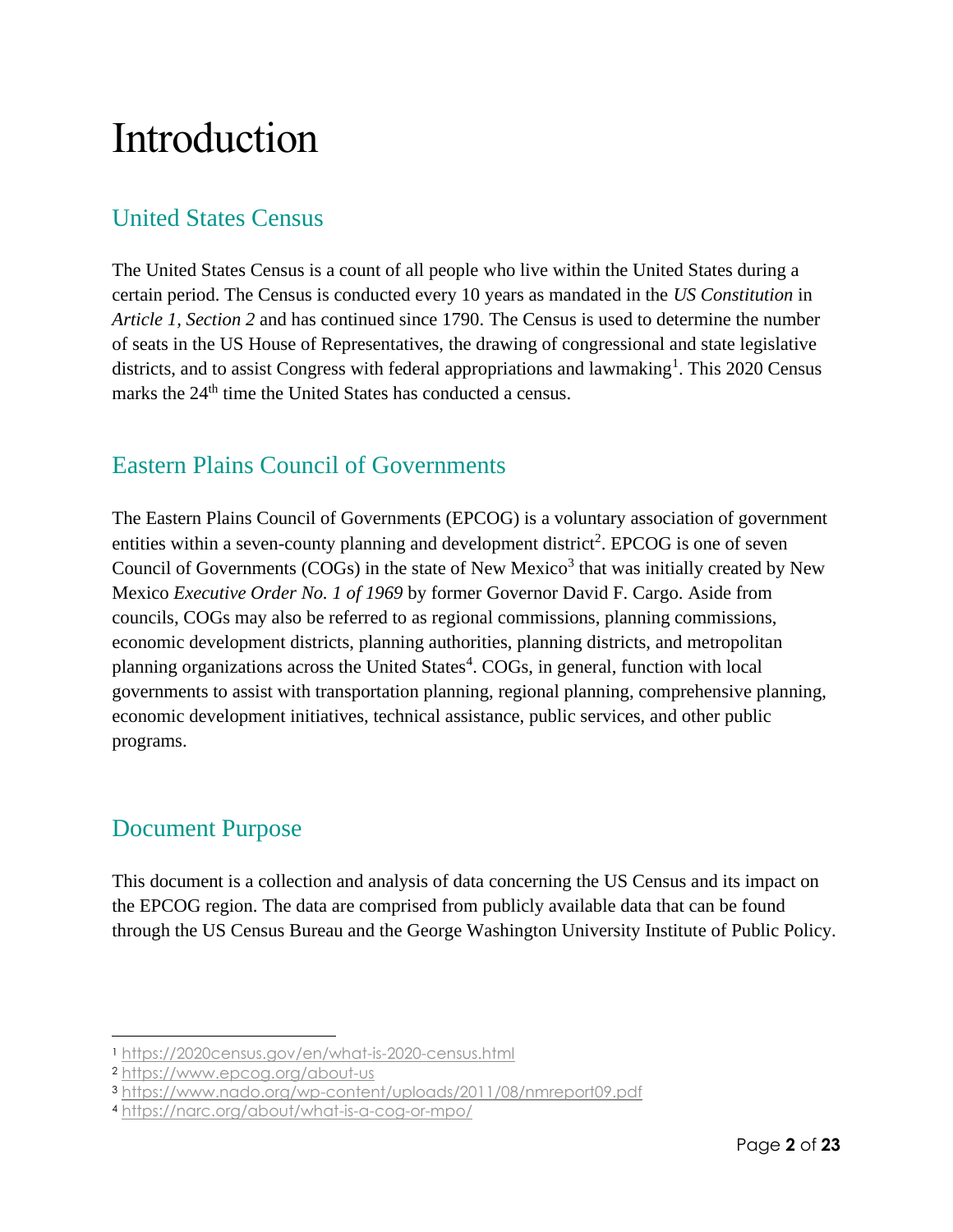## The US Census and EPCOG

#### <span id="page-3-0"></span>General Overview

The data presented in this document are based heavily on the data made available by the State of New Mexico<sup>5</sup> and the Institute of Public Policy of George Washington University<sup>6</sup>. In New Mexico, each person counted is about \$3,745 in federal funding per year. Should the state have a 1% undercount, the state could lose a total amount of \$780,000,000.

In Federal Fiscal Year 2016, NM received an estimated \$7,816,446,854 through federal programs that were based on the  $2010$  Census results<sup>7</sup>. Of the 55 federal program allocations the state utilizes, the majority was from the Medical Assistance Program (Medicaid) at \$4,370,292,000, Supplemental Nutrition Assistance Program (SNAP) at \$693,426,783, and Highway Planning and Construction at \$386,013,375. About 97.5% of the total program obligations from the federal government are spent on 52 core programs under the Financial Assistance Programs.

<sup>5</sup> <https://www.icountnm.gov/how-does-the-census-affect-my-community/>

<sup>6</sup> [https://gwipp.gwu.edu/counting-dollars-2020-role-decennial-census-geographic-distribution](https://gwipp.gwu.edu/counting-dollars-2020-role-decennial-census-geographic-distribution-federal-funds)[federal-funds](https://gwipp.gwu.edu/counting-dollars-2020-role-decennial-census-geographic-distribution-federal-funds)

<sup>7</sup> [https://gwipp.gwu.edu/sites/g/files/zaxdzs2181/f/downloads/IPP-1819-](https://gwipp.gwu.edu/sites/g/files/zaxdzs2181/f/downloads/IPP-1819-3%20CountingforDollars_NM.pdf) [3%20CountingforDollars\\_NM.pdf](https://gwipp.gwu.edu/sites/g/files/zaxdzs2181/f/downloads/IPP-1819-3%20CountingforDollars_NM.pdf)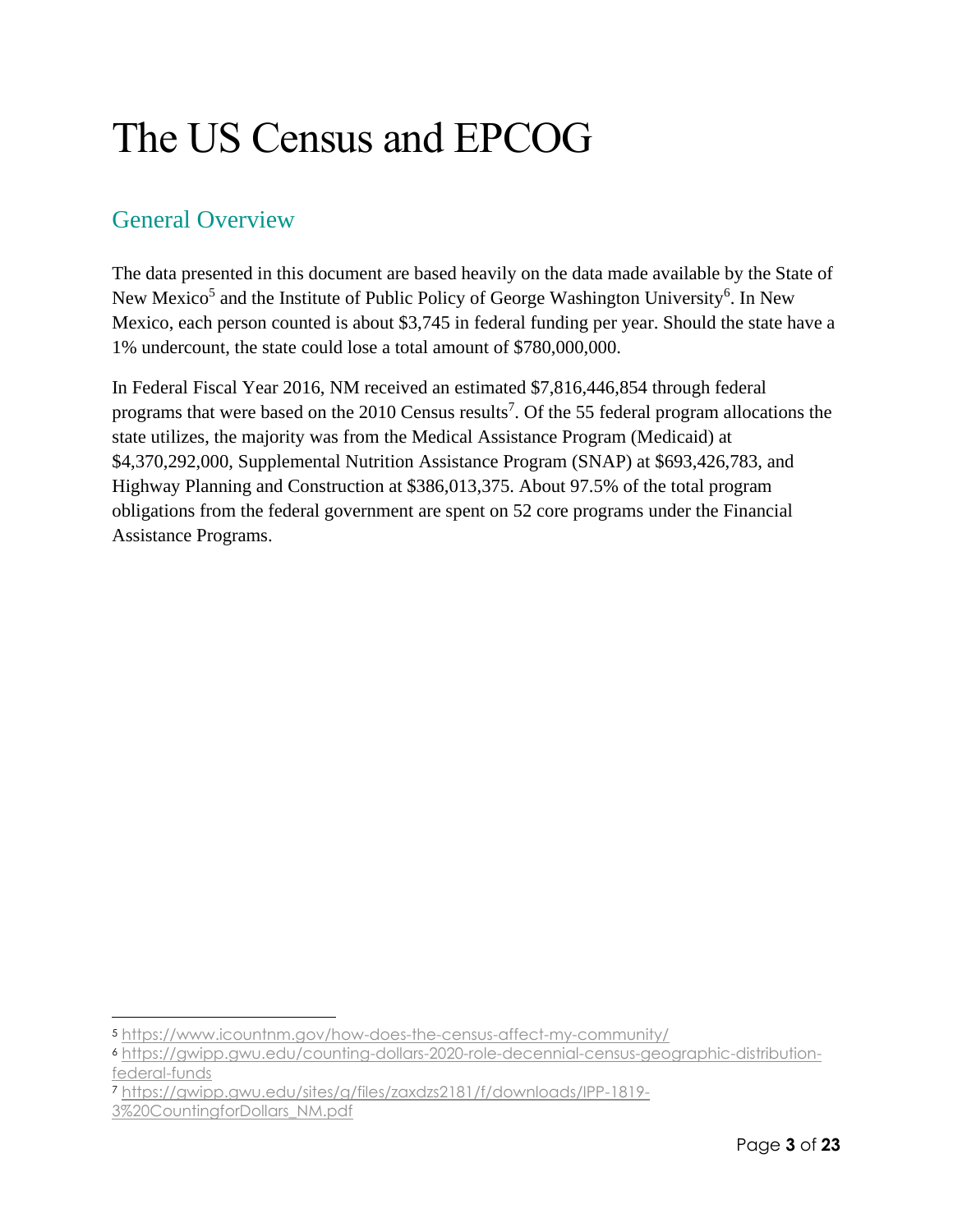#### <span id="page-4-0"></span>Undercount Effects for EPCOG Region

The effects of an undercount of the Census can be an extreme loss for the EPCOG region. In total, at a 1% undercount, the region may miss out on \$26,183,913. At a 5% undercount, the region can expect a loss of \$130,919,572. The following is a table showing the effects by county of various undercounts:

| <b>County</b> | 1%              | 5%               | 10%              |
|---------------|-----------------|------------------|------------------|
| Harding       | \$205,662.00    | \$1,028,312.00   | \$2,056,624.00   |
| De Baca       | \$543,579.00    | \$2,717,894.00   | \$5,435,799.00   |
| Union         | \$1,244,376.00  | \$6,221,882.00   | \$12,443,764.00  |
| Guadalupe     | \$1,316,299.00  | \$6,581,494.00   | \$13,162,988.00  |
| Quay          | \$2,468,543.00  | \$12,342,716.00  | \$24,685,432.00  |
| Roosevelt     | \$5,601,328.00  | \$28,006,642.00  | \$56,013,284.00  |
| Curry         | \$14,804,126.00 | \$74,020,632.00  | \$148,041,264.00 |
| <b>TOTAL</b>  | \$26,183,913.00 | \$130,919,572.00 | \$261,839,155.00 |

As it can be seen, the effect of an undercount makes a great difference in dollar amounts for certain counties than others. This is primarily due to the fact the counties with more populations will lose more money as the counts are directly related to the money expected.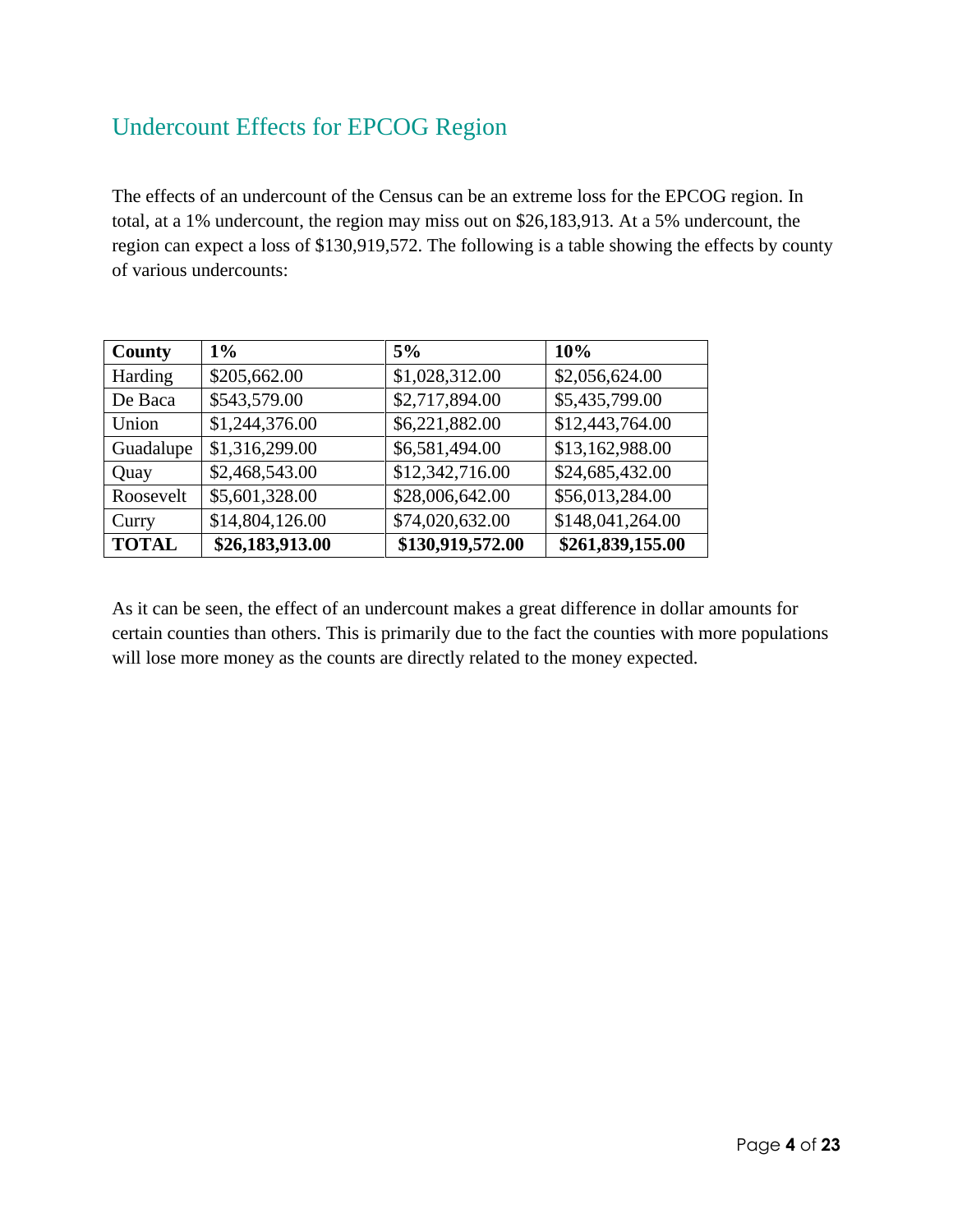

*Fig 1: This is a graph that shows, from greatest to least, the amount of money lost per undercount category.*

The county numbers presented show the expected loss of federal money from an undercount that includes incorporated municipalities. Majority of the population of a county is located within an incorporated municipality across the US. Though this is true, to show the effects separate form the counties, included here is a table of the effects of undercounts by municipality: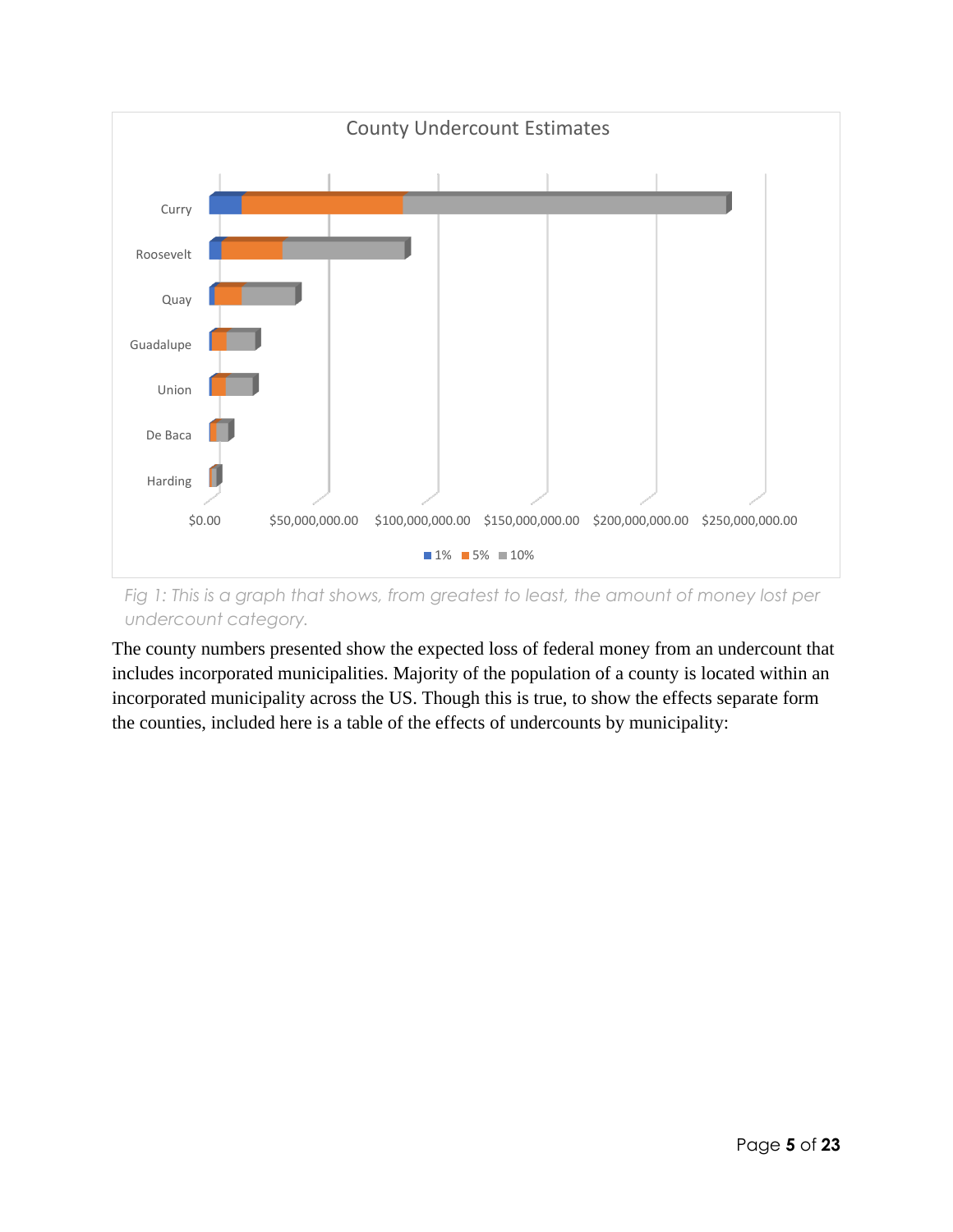| <b>Municipality</b> | $1\%$        | 5%            | 10%           |
|---------------------|--------------|---------------|---------------|
| Causey              | \$20,210     | \$101,048     | \$202,096     |
| Clayton             | \$887,736    | \$4,438,682   | \$8,877,364   |
| Clovis              | \$11,666,586 | \$58,332,930  | \$116,665,860 |
| Des Moines          | \$16,643     | \$83,216      | \$166,432     |
| Dora                | \$36,853     | \$184,264     | \$368,528     |
| Elida               | \$45,472     | \$227,358     | \$454,716     |
| Floyd               | \$37,447     | \$187,236     | \$374,472     |
| Folsom              | \$12,185     | \$60,926      | \$121,852     |
| Fort Sumner         | \$350,993    | \$1,754,966   | \$3,509,932   |
| Grady               | \$54,982     | \$274,910     | \$549,820     |
| Grenville           | \$4,755      | \$23,776      | \$47,552      |
| House               | \$9,808      | \$49,038      | \$98,076      |
| Logan               | \$274,613    | \$1,373,064   | \$2,746,128   |
| Melrose             | \$187,830    | \$939,152     | \$1,878,304   |
| Mosquero            | \$28,234     | \$141,170     | \$282,340     |
| Portales            | \$3,602,956  | \$18,014,778  | \$36,029,556  |
| Roy                 | \$63,006     | \$315,032     | \$630,064     |
| San Jon             | \$67,167     | \$335,836     | \$671,672     |
| Santa Rosa          | \$931,722    | \$4,658,610   | \$9,317,220   |
| Texico              | \$381,605    | \$1,908,024   | \$3,816,048   |
| Tucumcari           | \$1,487,189  | \$7,435,944   | \$14,871,888  |
| Vaughn              | \$92,132     | \$460,660     | \$921,320     |
| <b>TOTAL</b>        | \$20,260,124 | \$101,300,620 | \$202,601,240 |

As seen by the table, the largest hit of an undercount would be within the City of Clovis, which is the largest populated are within the EPCOG region. Though 1% might seem like a small percentage, the effects become more impactful as the potential undercount increases. The loss of money can be considerably damaging to small communities that may not have the Gross Receipt Taxes (GRT) to offset such losses.

#### <span id="page-6-0"></span>The Census and Federal Programs

The following calculations are based on the overall state estimates of federal program allocations. It is assumed the proportional relationship of federal programs on a state-level will be directly proportional to the county and municipal levels.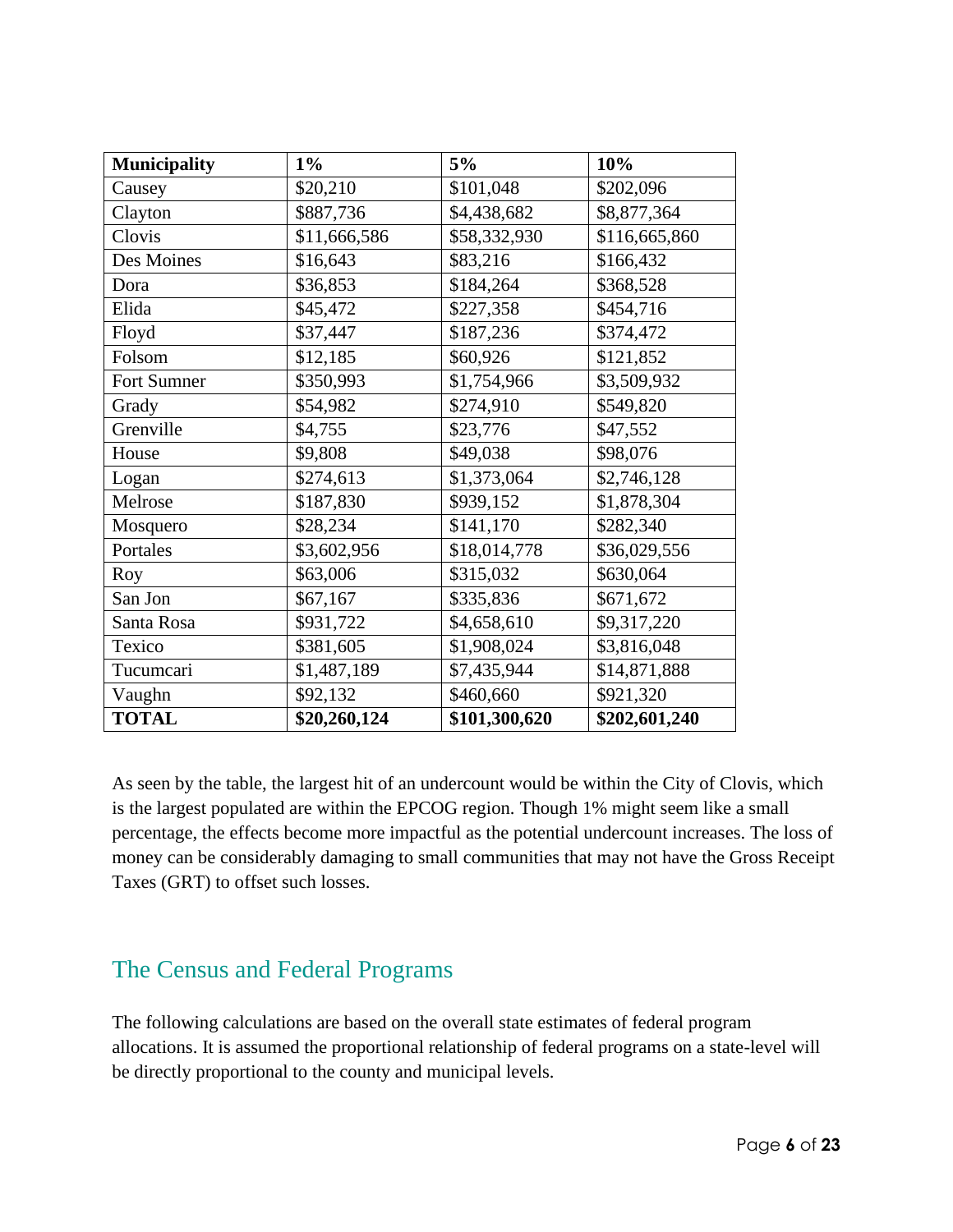Generally, there are 52 different Financial Assistance Programs that utilize the Census for allocation. The largest programs are very familiar to many: Medicaid, SNAP, Highway Planning and Construction, Pell Grants, etc. In total, a 1% undercount in the EPCOG region will create a \$26,183,913 loss of federal funds. The greatest loss would be within the Medicaid program at \$25,538,065. Curry County would feel the largest impact of a loss of \$14,438,186.44 from the 52 Financial Assistance Programs.

#### <span id="page-7-0"></span>Curry County Summary

Curry county could face some of the largest losses in federal funds should there be an undercount of 1%. The total loss is calculated at \$14,804,126 with \$14,438,970.20 within the Federal Assistance Programs. Again, Calculations are based off of overall state allocations, which could vary throughout the state.

| 1) Financial Assistance Programs (52)            | \$14,438,970.20 |
|--------------------------------------------------|-----------------|
| <b>Medical Assistance Program (Medicaid)</b>     | \$8,277,186.44  |
| <b>Federal Direct Student Loans</b>              | \$530,730.54    |
| <b>Supplemental Nutrition Assistance Program</b> |                 |
|                                                  | \$1,313,327.06  |
| <b>Medicare Supplemental Medical Insurance</b>   |                 |
| (Part B)                                         | \$501,576.04    |
| <b>Highway Planning and Construction</b>         | \$731,096.38    |
| <b>Federal Pell Grant Program</b>                | \$323,868.26    |
| <b>Section 8 Housing Choice Vouchers</b>         | \$143,231.21    |
| <b>Temporary Assistance for Needy Families</b>   | \$233,404.69    |
| <b>Very Low to Moderate Income Housing Loans</b> |                 |
|                                                  | \$87,786.17     |
| <b>Title I Grants to LEAs</b>                    | \$241,839.96    |
| <b>State Children's Health Insurance Program</b> | \$231,978.69    |
| <b>National School Lunch Program</b>             |                 |
|                                                  | \$191,247.05    |
| <b>Special Education Grants</b>                  | \$369,150.55    |
| <b>Section 8 Housing Assistance Payments</b>     |                 |
| Program                                          | \$57,307.83     |
| <b>Federal Transit Formula Grants</b>            | \$75,406.38     |
| <b>Head Start</b>                                | \$158,296.27    |
| <b>Supplemental Nutrition Program for Women,</b> |                 |
| <b>Infants, and Children</b>                     | \$86,497.45     |
| <b>Title IV-E Foster Care</b>                    | \$32,586.64     |
| <b>Health Care Centers</b>                       | \$130,803.31    |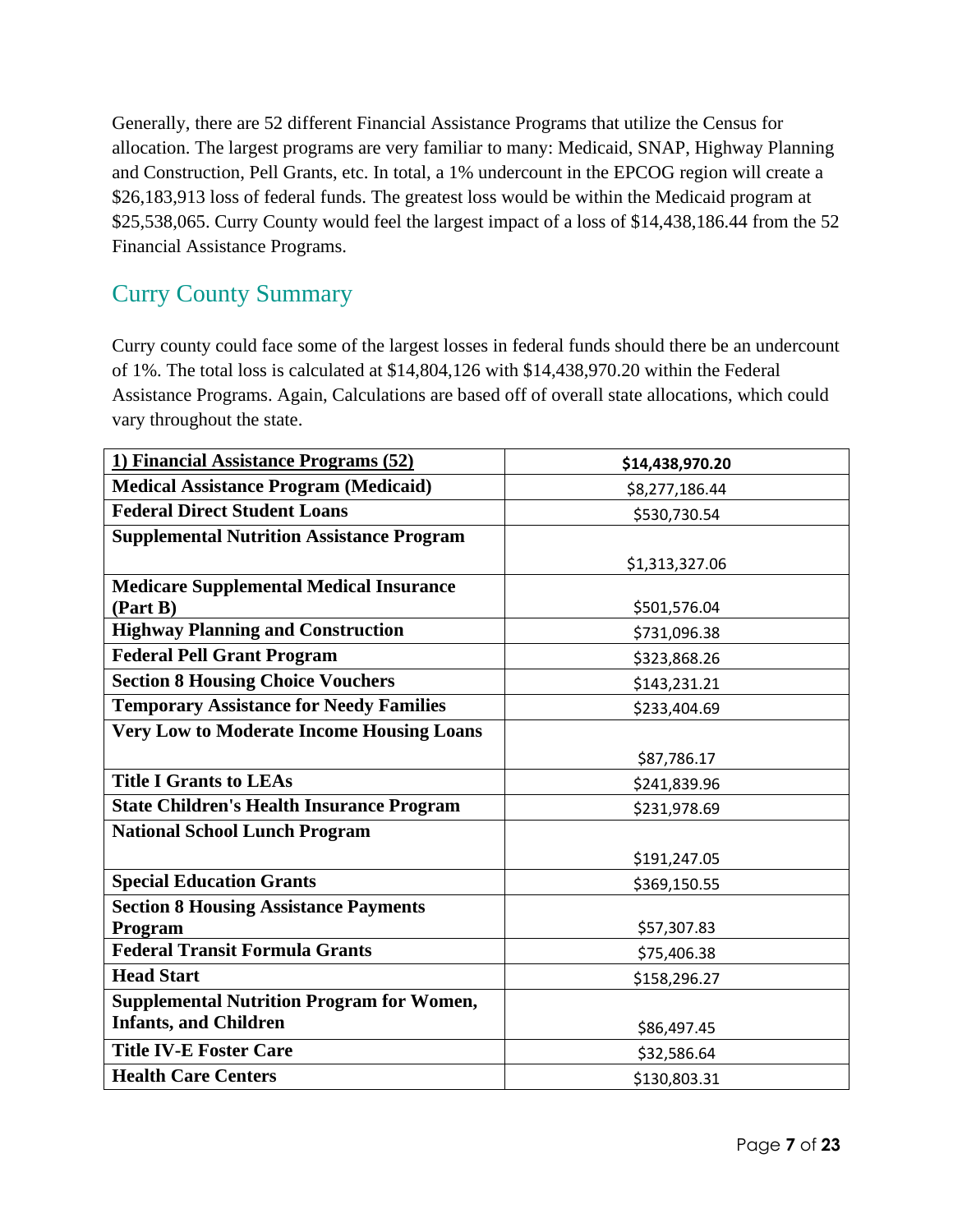| <b>School Breakfast Program</b>                                                             | \$84,948.18 |
|---------------------------------------------------------------------------------------------|-------------|
| <b>Rural Electrification Loans and Loan</b>                                                 |             |
| <b>Guarantees</b>                                                                           | \$0.00      |
| <b>Public and Indian Housing</b>                                                            | \$19,958.62 |
| <b>Low Income Home Energy Assistance</b>                                                    | \$34,089.58 |
| <b>Child and Adult Care Food Program</b>                                                    |             |
|                                                                                             | \$64,122.13 |
| <b>Vocational Rehabilitation Grants to the States</b>                                       | \$46,999.81 |
| <b>Child Care Mandatory and Matching Funds</b>                                              | \$37,438.03 |
| <b>Unemployment Insurance Administration</b>                                                | \$28,765.56 |
| <b>Federal Transit - Capital Investment Grants</b>                                          | \$7,837.33  |
| <b>Child Care and Development Block Grant</b>                                               | \$43,277.13 |
| <b>Adoption Assistance</b>                                                                  | \$35,876.45 |
| <b>Community Facilities Loans and Grants</b>                                                |             |
|                                                                                             | \$853.12    |
| <b>Supporting Effective Instruction State Grants</b>                                        | \$33,641.84 |
| <b>Crime Victim Assistance</b>                                                              | \$27,560.18 |
| <b>Community Development Block</b>                                                          |             |
| <b>Grants/Entitlement Grants</b>                                                            | \$11,395.78 |
| <b>Public Housing Capital Fund</b>                                                          | \$11,458.50 |
| <b>Block Grants for the Prevention and Treatment</b>                                        |             |
| of Substance Abuse                                                                          | \$18,116.01 |
| <b>Water and Waste Disposal Systems for Rural</b>                                           |             |
| <b>Communities</b>                                                                          | \$3,678.08  |
| <b>Social Services Block Grant</b>                                                          | \$19,517.89 |
| <b>Rural Rental Assistance Payments</b>                                                     | \$35,046.63 |
| <b>Business and Industry Loans</b>                                                          | \$26,748.49 |
| <b>Career and Technical Education - Basic Grants</b>                                        |             |
| to States                                                                                   | \$15,293.03 |
| <b>Homeland Security Grant Program</b>                                                      | \$12,186.73 |
| <b>WIOA Dislocated Worker Formula Grants</b><br><b>Home Investment Partnerships Program</b> | \$12,622.68 |
| <b>State Community Development Block Grant</b>                                              | \$10,071.92 |
|                                                                                             | \$19,843.96 |
| <b>WIOA Youth Activities</b>                                                                | \$11,207.36 |
| <b>WIOA Adult Activities</b>                                                                | \$10,970.91 |
| <b>Employment Service/Wagner-Peyser Funded</b><br><b>Activities</b>                         | \$11,343.07 |
| <b>Community Services Block Grant</b>                                                       | \$7,764.39  |
| Special Programs for the Aging, Title III, Part                                             |             |
| <b>C, Nutrition Services</b>                                                                | \$8,101.02  |
|                                                                                             |             |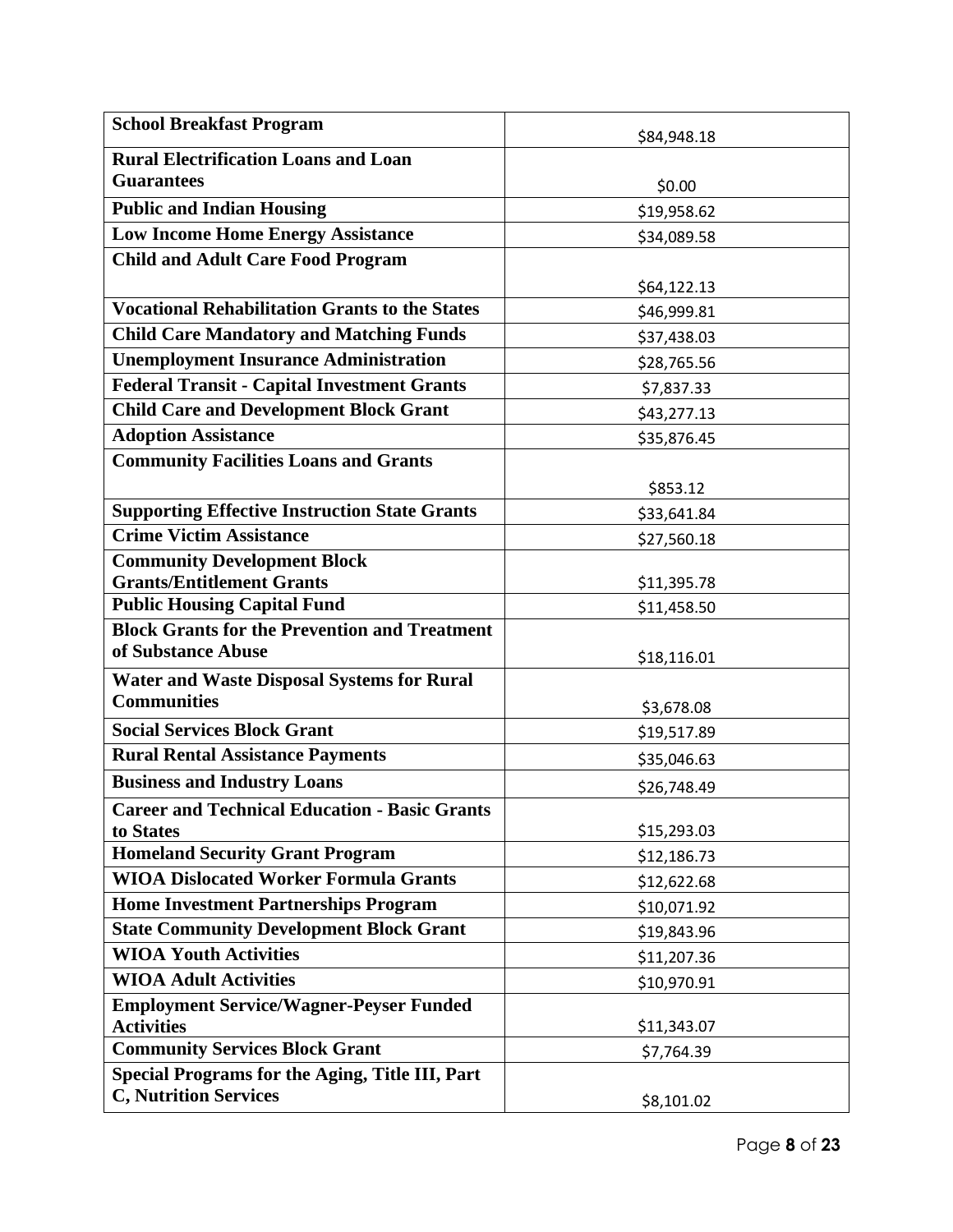| <b>Cooperative Extension Service</b>           |              |
|------------------------------------------------|--------------|
|                                                | \$6,358.50   |
| <b>Native American Employment and Training</b> | \$4,556.34   |
|                                                |              |
| 2) Federal Tax Expenditures (2)                | \$146,709.88 |
| <b>Low Income Housing Tax Credit</b>           | \$106,013.20 |
| <b>New Markets Tax Credit</b>                  | \$40,696.69  |
|                                                |              |
| 3) Federal Procurement Programs (1)            | \$218,445.91 |
| <b>HUBZones Program</b>                        | \$218,445.91 |

#### <span id="page-9-0"></span>Guadalupe Count Summary

Guadalupe County could face a \$1,316,299 loss by a 1% undercount, with \$1,283,831.42 estimated loss in Financial Assistance Programs.

The following is an estimate generated based on the statewide estimates. Specific areas will vary from the state.

| 1) Financial Assistance Programs (52)            | \$1,283,831.42 |
|--------------------------------------------------|----------------|
| <b>Medical Assistance Program (Medicaid)</b>     | \$735,960.52   |
| <b>Federal Direct Student Loans</b>              | \$47,189.55    |
| <b>Supplemental Nutrition Assistance Program</b> |                |
|                                                  | \$116,773.60   |
| <b>Medicare Supplemental Medical Insurance</b>   |                |
| (Part B)                                         | \$44,597.30    |
| <b>Highway Planning and Construction</b>         | \$65,004.95    |
| <b>Federal Pell Grant Program</b>                | \$28,796.53    |
| <b>Section 8 Housing Choice Vouchers</b>         | \$12,735.31    |
| <b>Temporary Assistance for Needy Families</b>   | \$20,753.02    |
| <b>Very Low to Moderate Income Housing Loans</b> |                |
|                                                  | \$7,805.45     |
| <b>Title I Grants to LEAs</b>                    | \$21,503.04    |
| <b>State Children's Health Insurance Program</b> | \$20,626.23    |
| <b>National School Lunch Program</b>             |                |
|                                                  | \$17,004.60    |
| <b>Special Education Grants</b>                  | \$32,822.78    |
| <b>Section 8 Housing Assistance Payments</b>     | \$5,095.49     |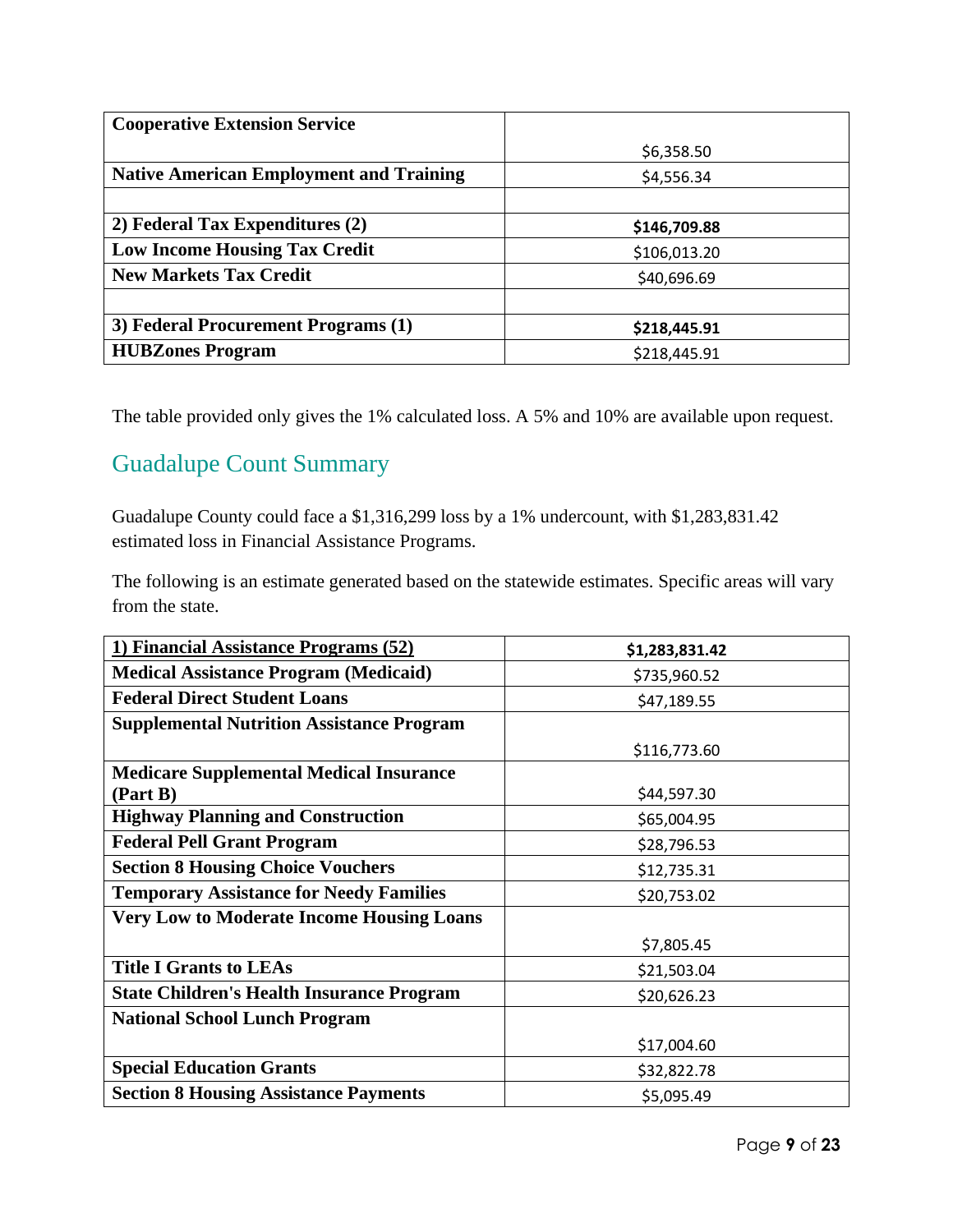| Program                                                                    |             |
|----------------------------------------------------------------------------|-------------|
| <b>Federal Transit Formula Grants</b>                                      | \$6,704.71  |
| <b>Head Start</b>                                                          | \$14,074.81 |
| <b>Supplemental Nutrition Program for Women,</b>                           |             |
| <b>Infants, and Children</b>                                               | \$7,690.86  |
| <b>Title IV-E Foster Care</b>                                              | \$2,897.42  |
| <b>Health Care Centers</b>                                                 | \$11,630.29 |
| <b>School Breakfast Program</b>                                            | \$7,553.11  |
| <b>Rural Electrification Loans and Loan</b>                                |             |
| <b>Guarantees</b>                                                          | \$0.00      |
| <b>Public and Indian Housing</b>                                           | \$1,774.61  |
| <b>Low Income Home Energy Assistance</b>                                   | \$3,031.05  |
| <b>Child and Adult Care Food Program</b>                                   |             |
|                                                                            | \$5,701.38  |
| <b>Vocational Rehabilitation Grants to the States</b>                      | \$4,178.96  |
| <b>Child Care Mandatory and Matching Funds</b>                             | \$3,328.78  |
| <b>Unemployment Insurance Administration</b>                               | \$2,557.67  |
| <b>Federal Transit - Capital Investment Grants</b>                         | \$696.85    |
| <b>Child Care and Development Block Grant</b>                              | \$3,847.96  |
| <b>Adoption Assistance</b>                                                 | \$3,189.93  |
| <b>Community Facilities Loans and Grants</b>                               |             |
|                                                                            | \$75.85     |
| <b>Supporting Effective Instruction State Grants</b>                       | \$2,991.24  |
| <b>Crime Victim Assistance</b>                                             | \$2,450.50  |
| <b>Community Development Block</b>                                         |             |
| <b>Grants/Entitlement Grants</b>                                           | \$1,013.25  |
| <b>Public Housing Capital Fund</b>                                         | \$1,018.82  |
| <b>Block Grants for the Prevention and Treatment</b><br>of Substance Abuse |             |
|                                                                            | \$1,610.77  |
| <b>Water and Waste Disposal Systems for Rural</b><br><b>Communities</b>    | \$327.03    |
| <b>Social Services Block Grant</b>                                         | \$1,735.42  |
| <b>Rural Rental Assistance Payments</b>                                    |             |
| <b>Business and Industry Loans</b>                                         | \$3,116.15  |
| <b>Career and Technical Education - Basic Grants</b>                       | \$2,378.32  |
| to States                                                                  | \$1,359.77  |
| <b>Homeland Security Grant Program</b>                                     | \$1,083.57  |
| <b>WIOA Dislocated Worker Formula Grants</b>                               | \$1,122.34  |
| <b>Home Investment Partnerships Program</b>                                | \$895.54    |
| <b>State Community Development Block Grant</b>                             | \$1,764.41  |
|                                                                            |             |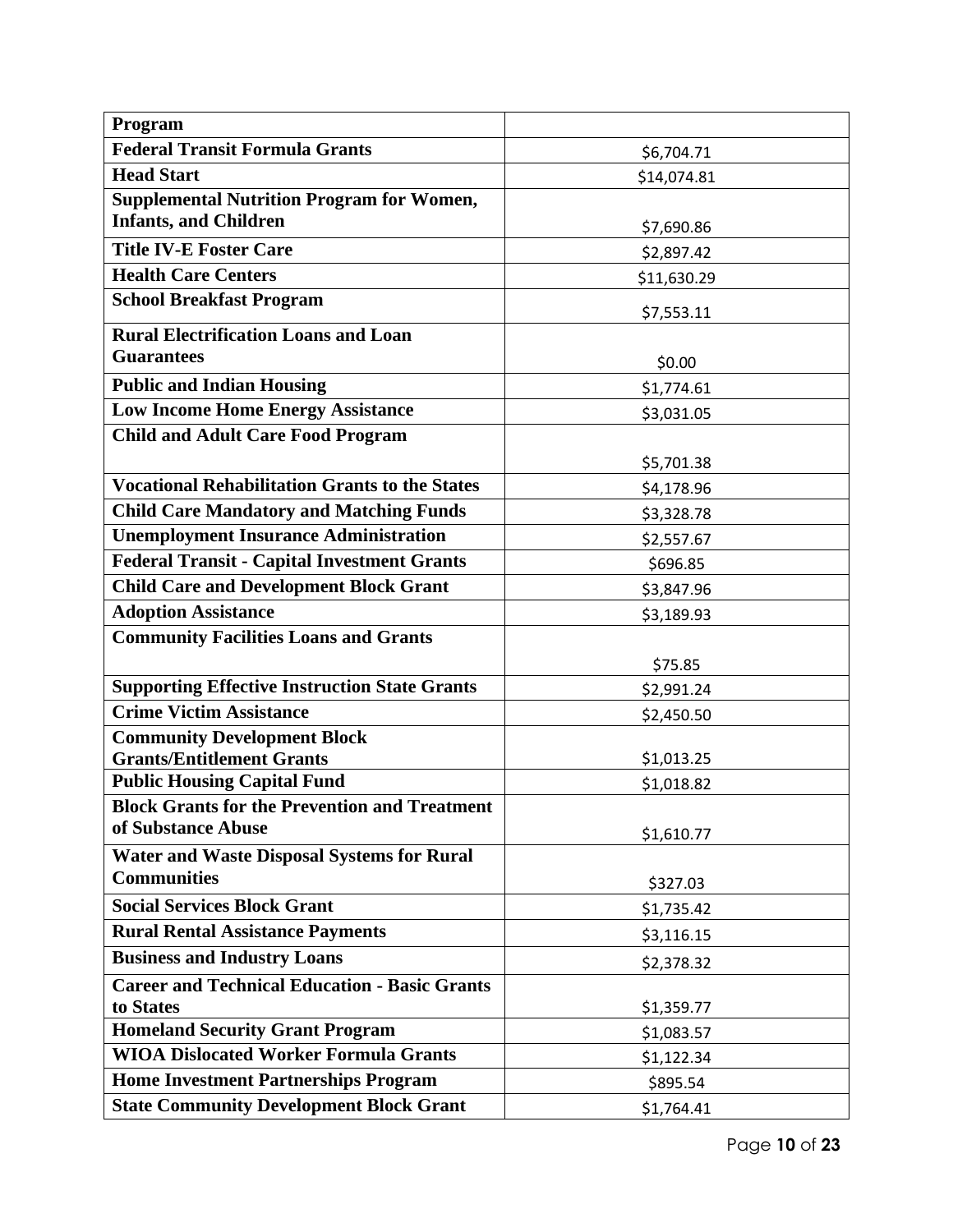| <b>WIOA Youth Activities</b>                    | \$996.49    |
|-------------------------------------------------|-------------|
| <b>WIOA Adult Activities</b>                    | \$975.47    |
| <b>Employment Service/Wagner-Peyser Funded</b>  |             |
| <b>Activities</b>                               | \$1,008.56  |
| <b>Community Services Block Grant</b>           | \$690.37    |
| Special Programs for the Aging, Title III, Part |             |
| <b>C, Nutrition Services</b>                    | \$720.30    |
| <b>Cooperative Extension Service</b>            |             |
|                                                 | \$565.36    |
| <b>Native American Employment and Training</b>  | \$405.12    |
|                                                 |             |
| 2) Federal Tax Expenditures (2)                 | \$13,044.61 |
| <b>Low Income Housing Tax Credit</b>            | \$9,426.09  |
| <b>New Markets Tax Credit</b>                   | \$3,618.52  |
|                                                 |             |
| 3) Federal Procurement Programs (1)             | \$19,422.97 |
| <b>HUBZones Program</b>                         | \$19,422.97 |

#### <span id="page-11-0"></span>Quay County Summary

Quay County could see a total loss of \$2,468,543 at a 1% undercount. Of that amount, an estimate \$2,407,654.38 is in Financial Assistance Programs. The following data is only an estimate based off of the statewide estimates. The actual loss is expected to vary slightly from the calculations.

| 1) Financial Assistance Programs (52)            | \$2,407,654.38 |
|--------------------------------------------------|----------------|
| <b>Medical Assistance Program (Medicaid)</b>     | \$1,380,195.67 |
| <b>Federal Direct Student Loans</b>              | \$88,497.70    |
| <b>Supplemental Nutrition Assistance Program</b> |                |
|                                                  | \$218,993.29   |
| <b>Medicare Supplemental Medical Insurance</b>   |                |
| (Part B)                                         | \$83,636.28    |
| <b>Highway Planning and Construction</b>         | \$121,908.10   |
| <b>Federal Pell Grant Program</b>                | \$54,004.05    |
| <b>Section 8 Housing Choice Vouchers</b>         | \$23,883.37    |
| <b>Temporary Assistance for Needy Families</b>   | \$38,919.52    |
| <b>Very Low to Moderate Income Housing Loans</b> |                |
|                                                  | \$14,638.08    |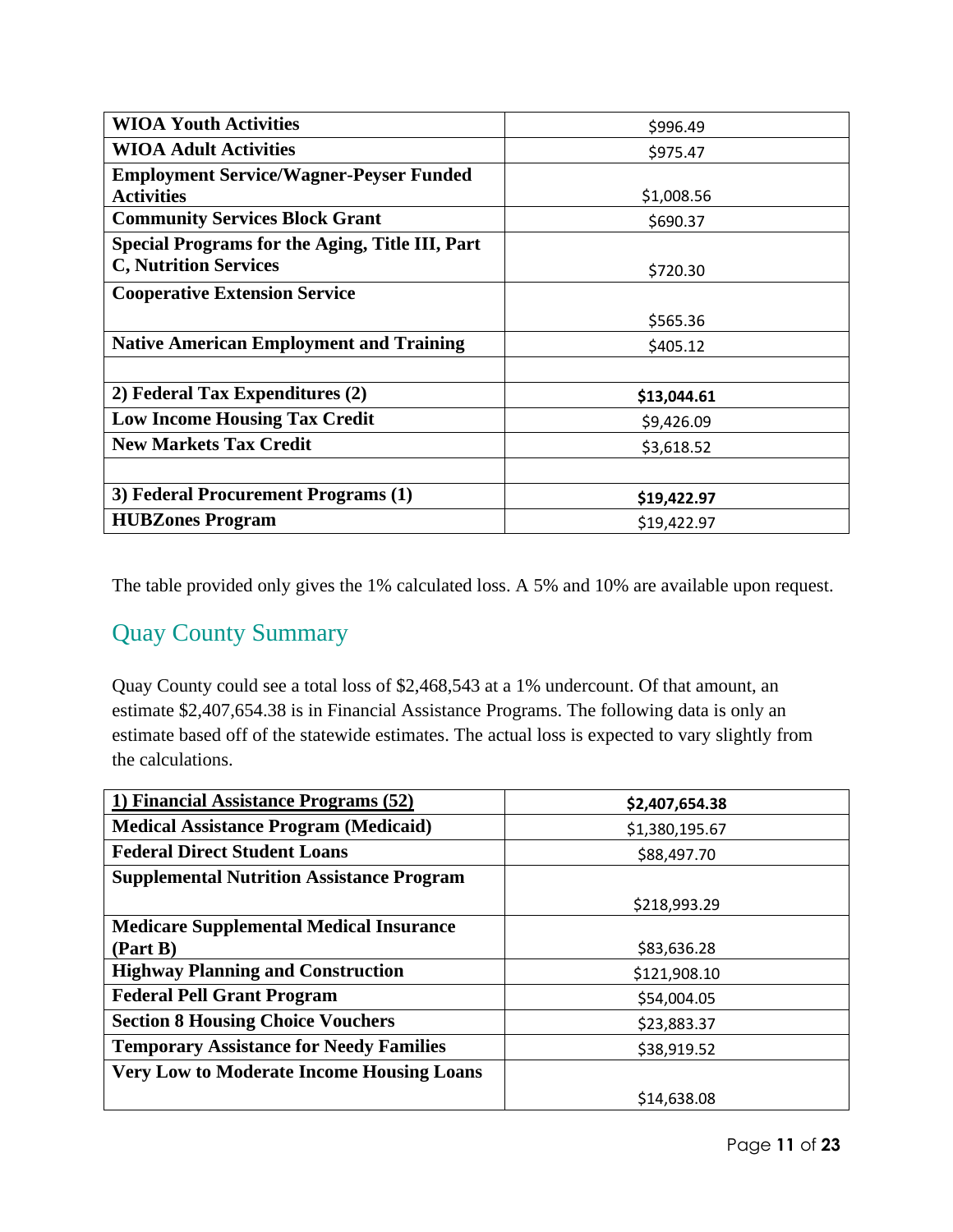| <b>Title I Grants to LEAs</b>                         | \$40,326.08 |
|-------------------------------------------------------|-------------|
| <b>State Children's Health Insurance Program</b>      | \$38,681.74 |
| <b>National School Lunch Program</b>                  |             |
|                                                       | \$31,889.86 |
| <b>Special Education Grants</b>                       | \$61,554.73 |
| <b>Section 8 Housing Assistance Payments</b>          |             |
| Program                                               | \$9,555.91  |
| <b>Federal Transit Formula Grants</b>                 | \$12,573.78 |
| <b>Head Start</b>                                     | \$26,395.42 |
| <b>Supplemental Nutrition Program for Women,</b>      |             |
| <b>Infants, and Children</b>                          | \$14,423.19 |
| <b>Title IV-E Foster Care</b>                         | \$5,433.72  |
| <b>Health Care Centers</b>                            | \$21,811.05 |
| <b>School Breakfast Program</b>                       | \$14,164.85 |
| <b>Rural Electrification Loans and Loan</b>           |             |
| <b>Guarantees</b>                                     | \$0.00      |
| <b>Public and Indian Housing</b>                      | \$3,328.04  |
| <b>Low Income Home Energy Assistance</b>              | \$5,684.33  |
| <b>Child and Adult Care Food Program</b>              |             |
|                                                       | \$10,692.17 |
| <b>Vocational Rehabilitation Grants to the States</b> | \$7,837.08  |
| <b>Child Care Mandatory and Matching Funds</b>        | \$6,242.68  |
| <b>Unemployment Insurance Administration</b>          | \$4,796.57  |
| <b>Federal Transit - Capital Investment Grants</b>    | \$1,306.85  |
| <b>Child Care and Development Block Grant</b>         | \$7,216.33  |
| <b>Adoption Assistance</b>                            | \$5,982.29  |
| <b>Community Facilities Loans and Grants</b>          |             |
|                                                       | \$142.25    |
| <b>Supporting Effective Instruction State Grants</b>  | \$5,609.67  |
| <b>Crime Victim Assistance</b>                        | \$4,595.58  |
| <b>Community Development Block</b>                    |             |
| <b>Grants/Entitlement Grants</b>                      | \$1,900.21  |
| <b>Public Housing Capital Fund</b>                    | \$1,910.67  |
| <b>Block Grants for the Prevention and Treatment</b>  |             |
| of Substance Abuse                                    | \$3,020.79  |
| <b>Water and Waste Disposal Systems for Rural</b>     |             |
| <b>Communities</b>                                    | \$613.31    |
| <b>Social Services Block Grant</b>                    | \$3,254.55  |
| <b>Rural Rental Assistance Payments</b>               | \$5,843.92  |
| <b>Business and Industry Loans</b>                    | \$4,460.23  |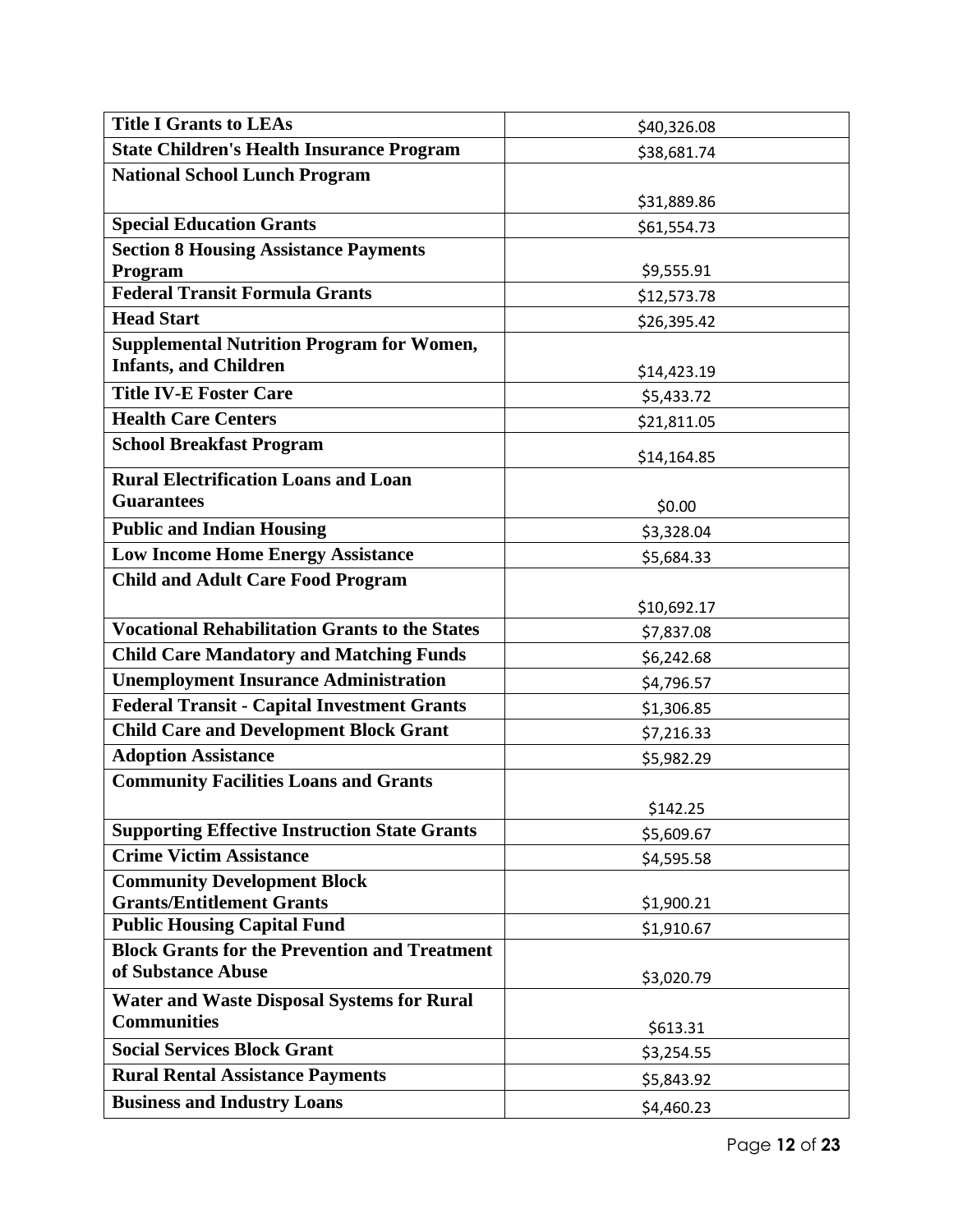| <b>Career and Technical Education - Basic Grants</b>   |             |
|--------------------------------------------------------|-------------|
| to States                                              | \$2,550.07  |
| <b>Homeland Security Grant Program</b>                 | \$2,032.10  |
| <b>WIOA Dislocated Worker Formula Grants</b>           | \$2,104.79  |
| <b>Home Investment Partnerships Program</b>            | \$1,679.46  |
| <b>State Community Development Block Grant</b>         | \$3,308.92  |
| <b>WIOA Youth Activities</b>                           | \$1,868.79  |
| <b>WIOA Adult Activities</b>                           | \$1,829.37  |
| <b>Employment Service/Wagner-Peyser Funded</b>         |             |
| <b>Activities</b>                                      | \$1,891.42  |
| <b>Community Services Block Grant</b>                  | \$1,294.69  |
| <b>Special Programs for the Aging, Title III, Part</b> |             |
| <b>C, Nutrition Services</b>                           | \$1,350.82  |
| <b>Cooperative Extension Service</b>                   |             |
|                                                        | \$1,060.26  |
| <b>Native American Employment and Training</b>         | \$759.76    |
|                                                        |             |
| 2) Federal Tax Expenditures (2)                        | \$24,463.43 |
| <b>Low Income Housing Tax Credit</b>                   | \$17,677.38 |
| <b>New Markets Tax Credit</b>                          | \$6,786.05  |
|                                                        |             |
| 3) Federal Procurement Programs (1)                    | \$36,425.19 |
| <b>HUBZones Program</b>                                | \$36,425.19 |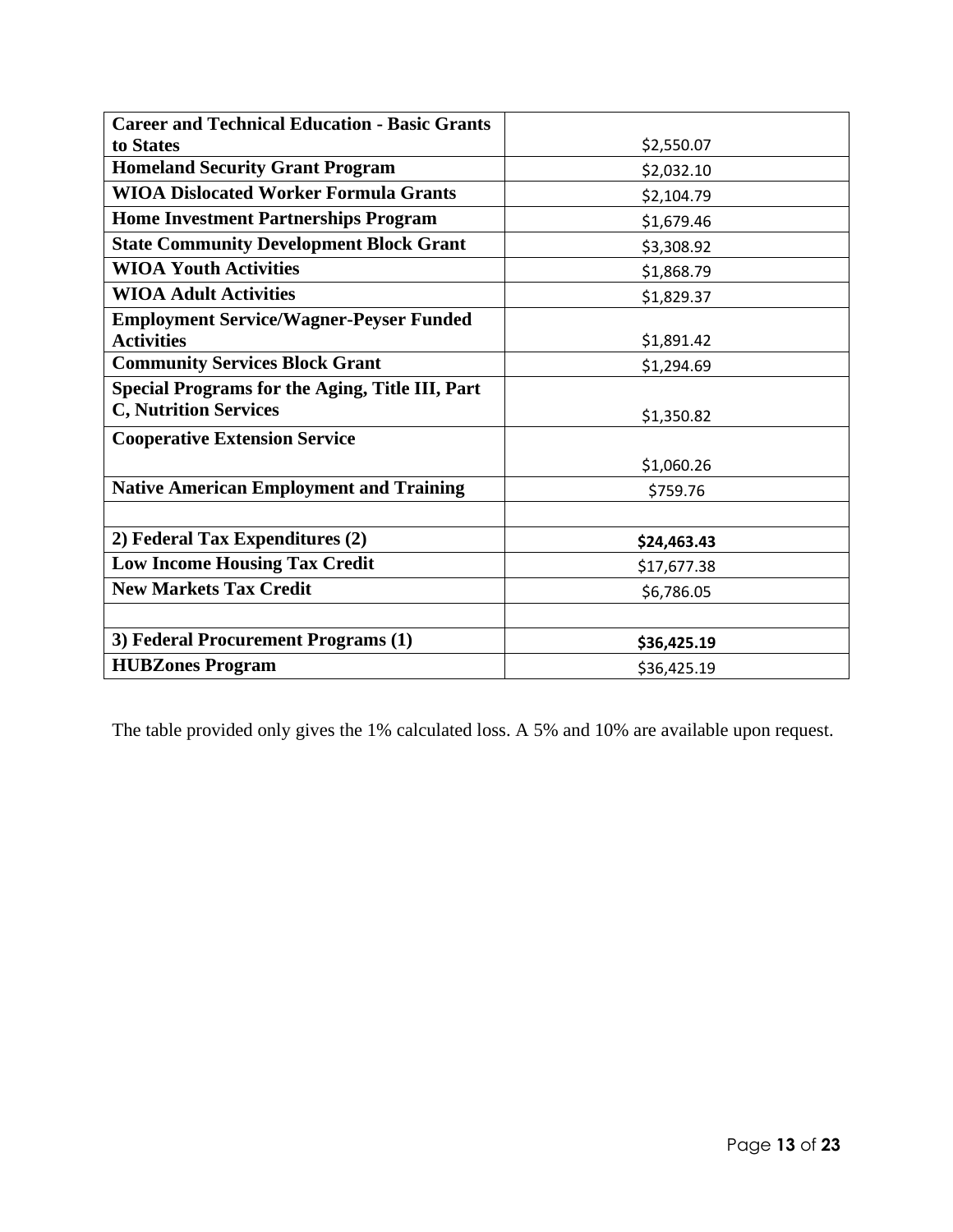#### <span id="page-14-0"></span>Harding County Summary

Harding County could face a total loss of \$205,662 if there is a 1% undercount. Of the total loss, it is anticipated that \$200,589.18 will be in Financial Assistance Programs. The following data provided is only the calculation based on the statewide allocations and may vary from actuals.

| 1) Financial Assistance Programs (52)            | \$200,589.18 |
|--------------------------------------------------|--------------|
| <b>Medical Assistance Program (Medicaid)</b>     | \$114,988.40 |
| <b>Federal Direct Student Loans</b>              | \$7,373.02   |
| <b>Supplemental Nutrition Assistance Program</b> |              |
|                                                  | \$18,245.01  |
| <b>Medicare Supplemental Medical Insurance</b>   |              |
| (Part B)                                         | \$6,968.00   |
| <b>Highway Planning and Construction</b>         | \$10,156.54  |
| <b>Federal Pell Grant Program</b>                | \$4,499.25   |
| <b>Section 8 Housing Choice Vouchers</b>         | \$1,989.80   |
| <b>Temporary Assistance for Needy Families</b>   | \$3,242.51   |
| <b>Very Low to Moderate Income Housing Loans</b> |              |
|                                                  | \$1,219.54   |
| <b>Title I Grants to LEAs</b>                    | \$3,359.69   |
| <b>State Children's Health Insurance Program</b> | \$3,222.70   |
| <b>National School Lunch Program</b>             |              |
|                                                  | \$2,656.84   |
| <b>Special Education Grants</b>                  | \$5,128.32   |
| <b>Section 8 Housing Assistance Payments</b>     |              |
| Program                                          | \$796.13     |
| <b>Federal Transit Formula Grants</b>            | \$1,047.56   |
| <b>Head Start</b>                                | \$2,199.08   |
| <b>Supplemental Nutrition Program for Women,</b> |              |
| <b>Infants, and Children</b>                     | \$1,201.64   |
| <b>Title IV-E Foster Care</b>                    | \$452.70     |
| <b>Health Care Centers</b>                       | \$1,817.15   |
| <b>School Breakfast Program</b>                  | \$1,180.12   |
| <b>Rural Electrification Loans and Loan</b>      |              |
| <b>Guarantees</b>                                | \$0.00       |
| <b>Public and Indian Housing</b>                 | \$277.27     |
| <b>Low Income Home Energy Assistance</b>         | \$473.58     |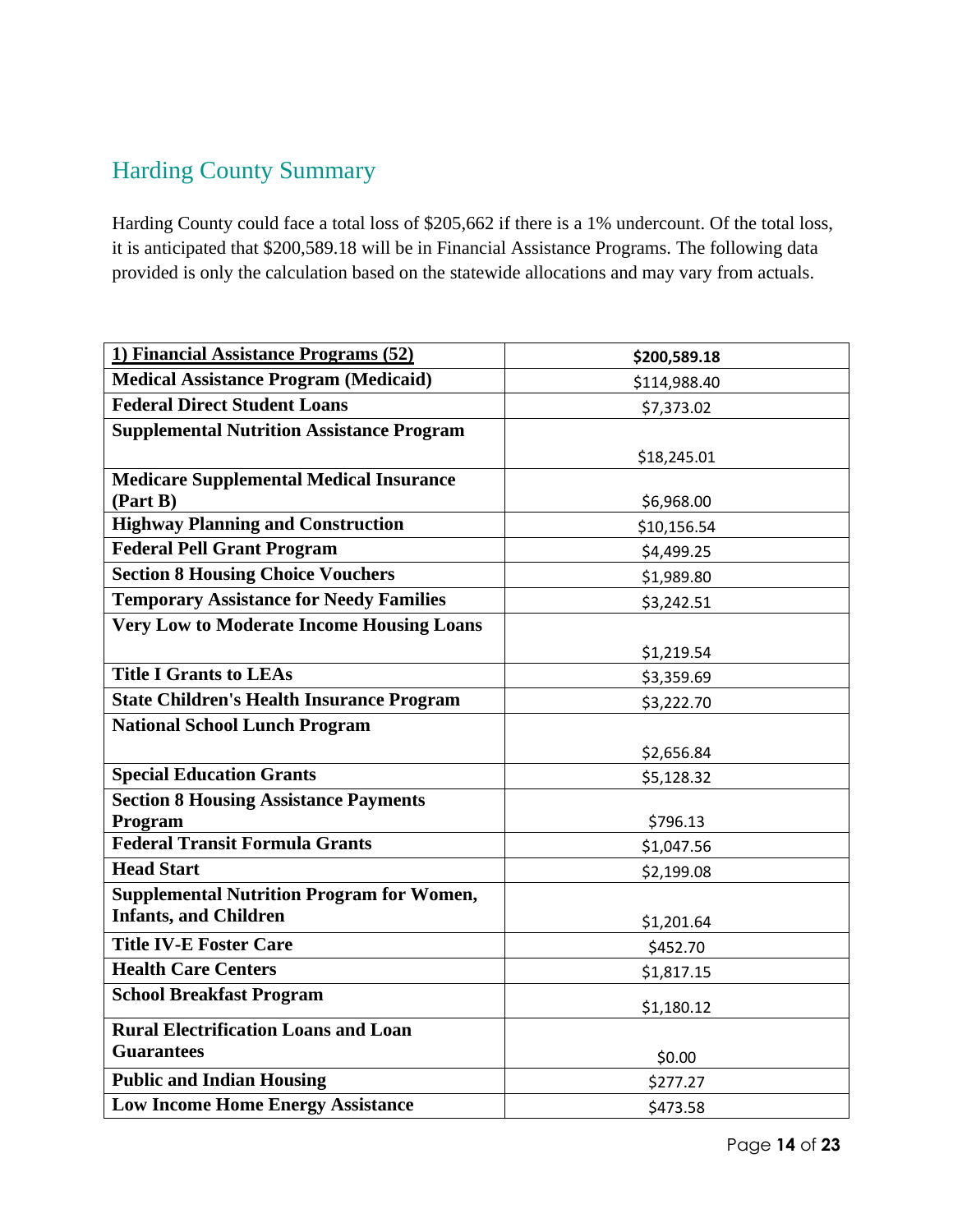| <b>Child and Adult Care Food Program</b>                                   |            |
|----------------------------------------------------------------------------|------------|
|                                                                            | \$890.80   |
| <b>Vocational Rehabilitation Grants to the States</b>                      | \$652.93   |
| <b>Child Care Mandatory and Matching Funds</b>                             | \$520.10   |
| <b>Unemployment Insurance Administration</b>                               | \$399.62   |
| <b>Federal Transit - Capital Investment Grants</b>                         | \$108.88   |
| <b>Child Care and Development Block Grant</b>                              | \$601.21   |
| <b>Adoption Assistance</b>                                                 | \$498.40   |
| <b>Community Facilities Loans and Grants</b>                               |            |
|                                                                            | \$11.85    |
| <b>Supporting Effective Instruction State Grants</b>                       | \$467.36   |
| <b>Crime Victim Assistance</b>                                             | \$382.87   |
| <b>Community Development Block</b>                                         |            |
| <b>Grants/Entitlement Grants</b>                                           | \$158.31   |
| <b>Public Housing Capital Fund</b>                                         | \$159.18   |
| <b>Block Grants for the Prevention and Treatment</b><br>of Substance Abuse |            |
|                                                                            | \$251.67   |
| <b>Water and Waste Disposal Systems for Rural</b><br><b>Communities</b>    |            |
|                                                                            | \$51.10    |
| <b>Social Services Block Grant</b>                                         | \$271.15   |
| <b>Rural Rental Assistance Payments</b>                                    | \$486.88   |
| <b>Business and Industry Loans</b>                                         | \$371.60   |
| <b>Career and Technical Education - Basic Grants</b>                       |            |
| to States<br><b>Homeland Security Grant Program</b>                        | \$212.45   |
| <b>WIOA Dislocated Worker Formula Grants</b>                               | \$169.30   |
| <b>Home Investment Partnerships Program</b>                                | \$175.36   |
| <b>State Community Development Block Grant</b>                             | \$139.92   |
| <b>WIOA Youth Activities</b>                                               | \$275.68   |
| <b>WIOA Adult Activities</b>                                               | \$155.69   |
| <b>Employment Service/Wagner-Peyser Funded</b>                             | \$152.41   |
| <b>Activities</b>                                                          | \$157.58   |
| <b>Community Services Block Grant</b>                                      | \$107.86   |
| <b>Special Programs for the Aging, Title III, Part</b>                     |            |
| <b>C, Nutrition Services</b>                                               | \$112.54   |
| <b>Cooperative Extension Service</b>                                       |            |
|                                                                            | \$88.33    |
| <b>Native American Employment and Training</b>                             | \$63.30    |
|                                                                            |            |
| 2) Federal Tax Expenditures (2)                                            | \$2,038.12 |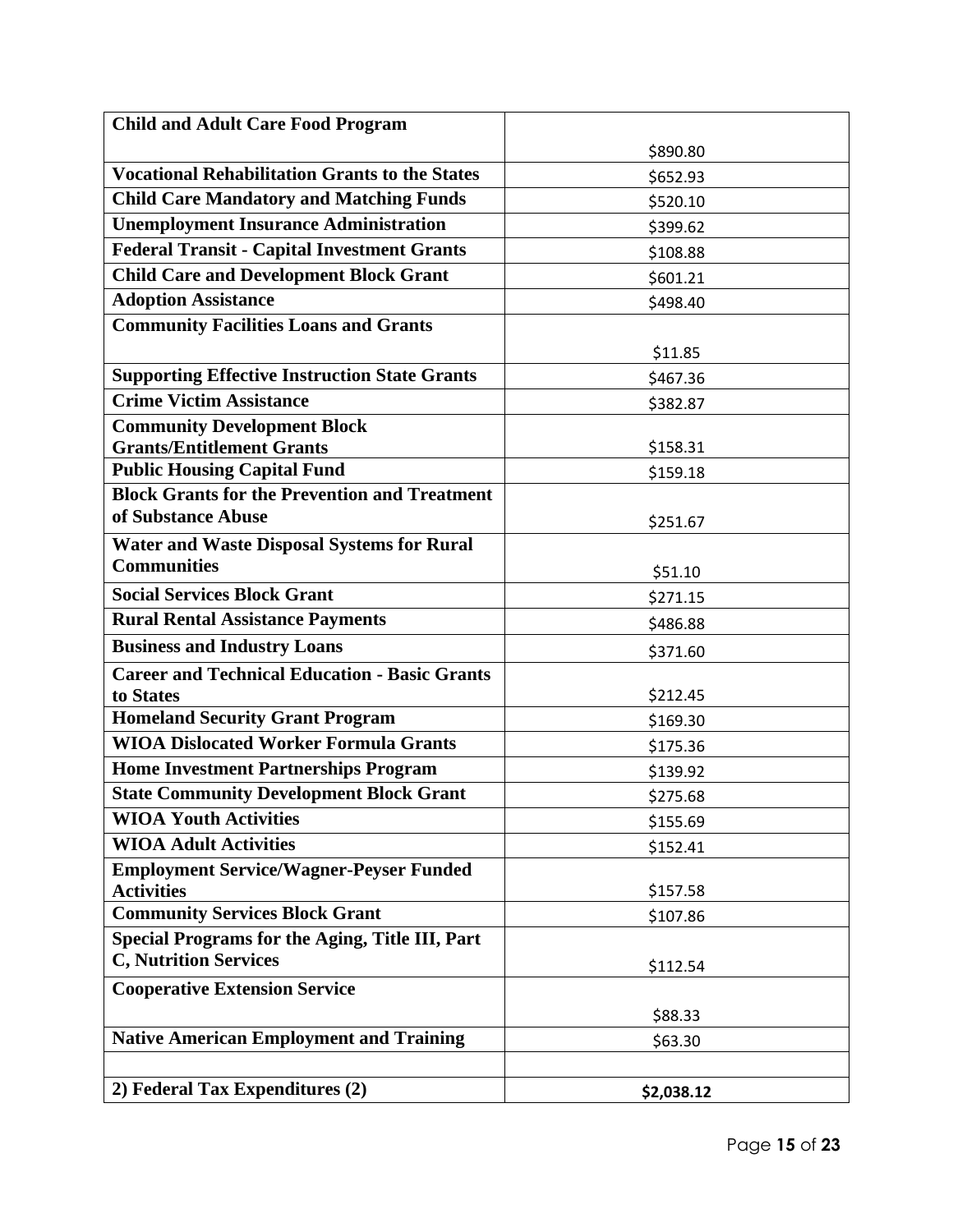| <b>Low Income Housing Tax Credit</b> | \$1,472.76 |
|--------------------------------------|------------|
| <b>New Markets Tax Credit</b>        | \$565.37   |
|                                      |            |
| 3) Federal Procurement Programs (1)  | \$3,034.70 |
| <b>HUBZones Program</b>              | \$3,034.70 |

#### <span id="page-16-0"></span>De Baca County Summary

De Baca County could face a total loss of \$543,579 at a 1% undercount. \$530,171.18 of that loss would be in Financial Assistance Programs. The following data is based on the general allocations as they exist statewide and may vary.

| 1) Financial Assistance Programs (52)            | \$530,171.18 |
|--------------------------------------------------|--------------|
| <b>Medical Assistance Program (Medicaid)</b>     | \$303,922.35 |
| <b>Federal Direct Student Loans</b>              | \$19,487.40  |
| <b>Supplemental Nutrition Assistance Program</b> |              |
|                                                  | \$48,222.84  |
| <b>Medicare Supplemental Medical Insurance</b>   |              |
| (Part B)                                         | \$18,416.91  |
| <b>Highway Planning and Construction</b>         | \$26,844.45  |
| <b>Federal Pell Grant Program</b>                | \$11,891.82  |
| <b>Section 8 Housing Choice Vouchers</b>         | \$5,259.17   |
| <b>Temporary Assistance for Needy Families</b>   | \$8,570.17   |
| <b>Very Low to Moderate Income Housing Loans</b> |              |
|                                                  | \$3,223.34   |
| <b>Title I Grants to LEAs</b>                    | \$8,879.90   |
| <b>State Children's Health Insurance Program</b> | \$8,517.81   |
| <b>National School Lunch Program</b>             |              |
|                                                  | \$7,022.22   |
| <b>Special Education Grants</b>                  | \$13,554.50  |
| <b>Section 8 Housing Assistance Payments</b>     |              |
| Program                                          | \$2,104.23   |
| <b>Federal Transit Formula Grants</b>            | \$2,768.78   |
| <b>Head Start</b>                                | \$5,812.33   |
| <b>Supplemental Nutrition Program for Women,</b> |              |
| <b>Infants, and Children</b>                     | \$3,176.02   |
| <b>Title IV-E Foster Care</b>                    | \$1,196.52   |
| <b>Health Care Centers</b>                       | \$4,802.85   |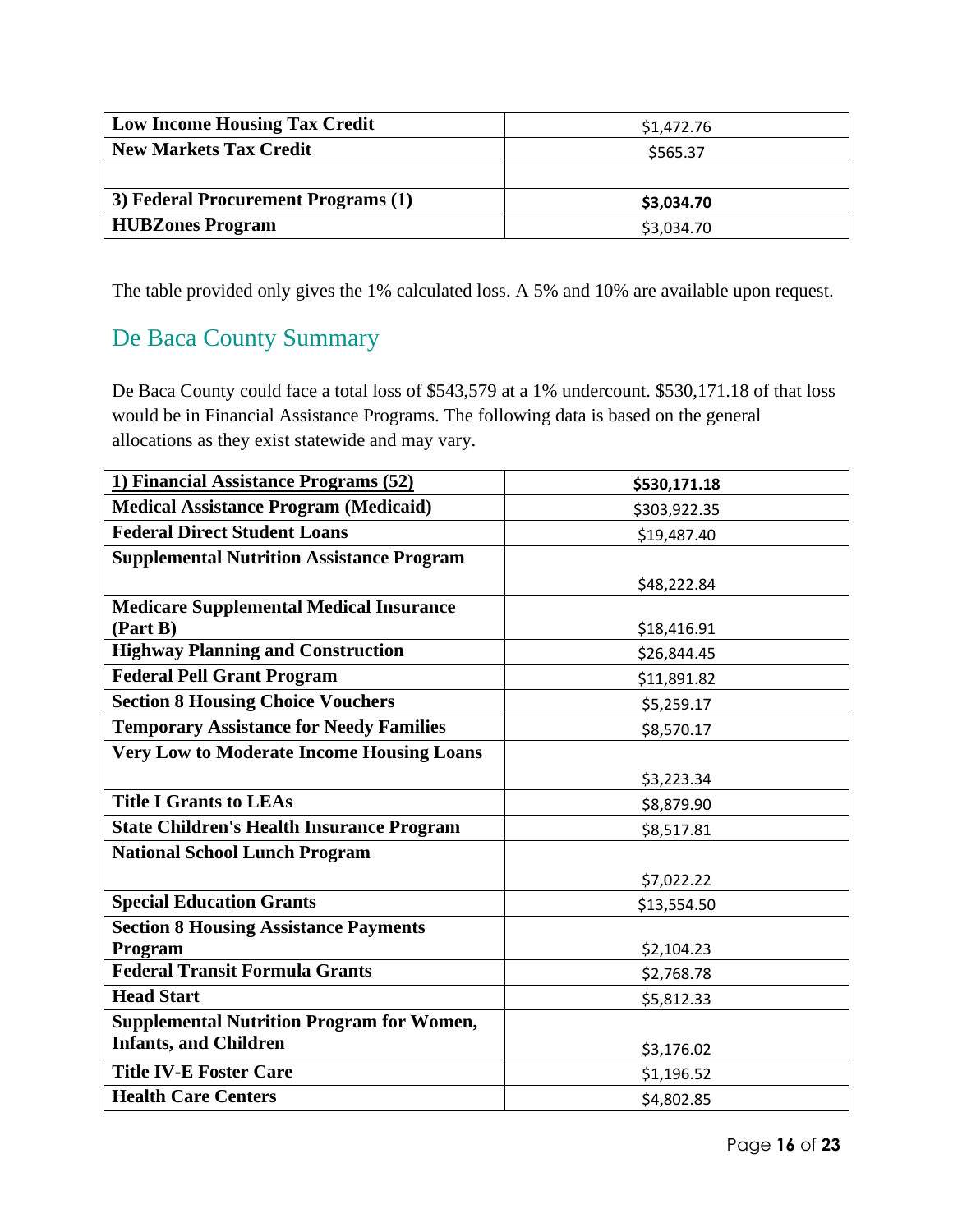| <b>School Breakfast Program</b>                                     | \$3,119.13 |
|---------------------------------------------------------------------|------------|
| <b>Rural Electrification Loans and Loan</b>                         |            |
| <b>Guarantees</b>                                                   | \$0.00     |
| <b>Public and Indian Housing</b>                                    | \$732.84   |
| <b>Low Income Home Energy Assistance</b>                            | \$1,251.70 |
| <b>Child and Adult Care Food Program</b>                            |            |
|                                                                     | \$2,354.44 |
| <b>Vocational Rehabilitation Grants to the States</b>               | \$1,725.74 |
| <b>Child Care Mandatory and Matching Funds</b>                      | \$1,374.65 |
| <b>Unemployment Insurance Administration</b>                        | \$1,056.22 |
| <b>Federal Transit - Capital Investment Grants</b>                  | \$287.77   |
| <b>Child Care and Development Block Grant</b>                       | \$1,589.05 |
| <b>Adoption Assistance</b>                                          | \$1,317.31 |
| <b>Community Facilities Loans and Grants</b>                        |            |
|                                                                     | \$31.32    |
| <b>Supporting Effective Instruction State Grants</b>                | \$1,235.26 |
| <b>Crime Victim Assistance</b>                                      | \$1,011.96 |
| <b>Community Development Block</b>                                  |            |
| <b>Grants/Entitlement Grants</b>                                    | \$418.43   |
| <b>Public Housing Capital Fund</b>                                  | \$420.73   |
| <b>Block Grants for the Prevention and Treatment</b>                |            |
| of Substance Abuse                                                  | \$665.18   |
| <b>Water and Waste Disposal Systems for Rural</b>                   |            |
| <b>Communities</b>                                                  | \$135.05   |
| <b>Social Services Block Grant</b>                                  | \$716.66   |
| <b>Rural Rental Assistance Payments</b>                             | \$1,286.84 |
| <b>Business and Industry Loans</b>                                  | \$982.15   |
| <b>Career and Technical Education - Basic Grants</b>                |            |
| to States                                                           | \$561.53   |
| <b>Homeland Security Grant Program</b>                              | \$447.47   |
| <b>WIOA Dislocated Worker Formula Grants</b>                        | \$463.48   |
| <b>Home Investment Partnerships Program</b>                         | \$369.82   |
| <b>State Community Development Block Grant</b>                      | \$728.63   |
| <b>WIOA Youth Activities</b>                                        | \$411.51   |
| <b>WIOA Adult Activities</b>                                        | \$402.83   |
| <b>Employment Service/Wagner-Peyser Funded</b><br><b>Activities</b> | \$416.50   |
| <b>Community Services Block Grant</b>                               | \$285.09   |
| <b>Special Programs for the Aging, Title III, Part</b>              |            |
| <b>C, Nutrition Services</b>                                        | \$297.45   |
|                                                                     |            |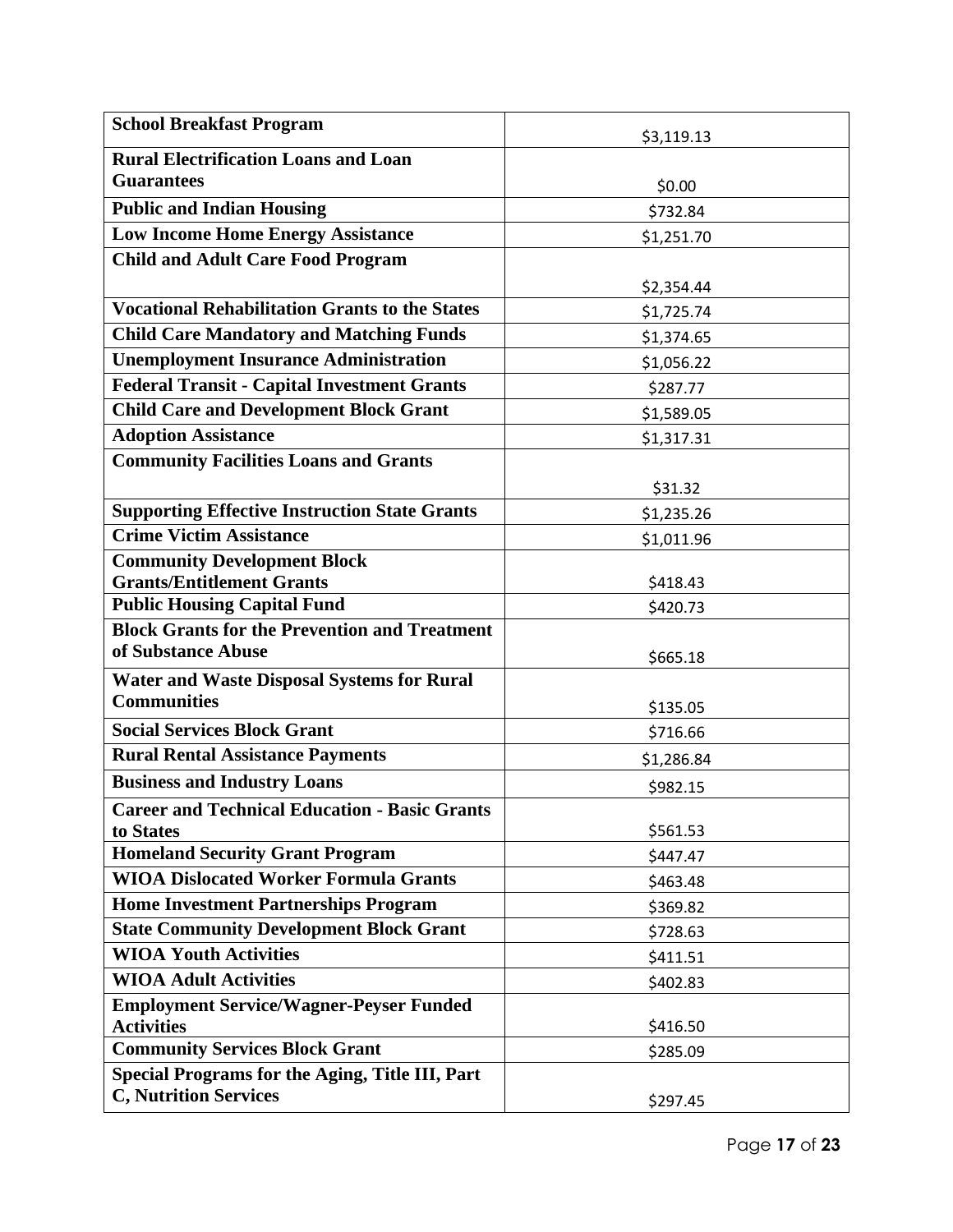| <b>Cooperative Extension Service</b>           |            |
|------------------------------------------------|------------|
|                                                | \$233.47   |
| <b>Native American Employment and Training</b> | \$167.30   |
|                                                |            |
| 2) Federal Tax Expenditures (2)                | \$5,386.90 |
| <b>Low Income Housing Tax Credit</b>           | \$3,892.60 |
| <b>New Markets Tax Credit</b>                  | \$1,494.30 |
|                                                |            |
| 3) Federal Procurement Programs (1)            | \$8,020.91 |
| <b>HUBZones Program</b>                        | \$8,020.91 |

#### <span id="page-18-0"></span>Union County Summary

Union County is calculated at a \$1,244,376 loss at a 1% undercount with \$1,213,682.45 of that in Financial Assistance Programs. The following data is based on statewide allocations and may vary.

| 1) Financial Assistance Programs (52)            | \$1,213,682.45 |
|--------------------------------------------------|----------------|
| <b>Medical Assistance Program (Medicaid)</b>     | \$695,747.40   |
| <b>Federal Direct Student Loans</b>              | \$44,611.10    |
| <b>Supplemental Nutrition Assistance Program</b> |                |
|                                                  | \$110,393.05   |
| <b>Medicare Supplemental Medical Insurance</b>   |                |
| (Part B)                                         | \$42,160.49    |
| <b>Highway Planning and Construction</b>         | \$61,453.06    |
| <b>Federal Pell Grant Program</b>                | \$27,223.08    |
| <b>Section 8 Housing Choice Vouchers</b>         | \$12,039.45    |
| <b>Temporary Assistance for Needy Families</b>   | \$19,619.07    |
| <b>Very Low to Moderate Income Housing Loans</b> |                |
|                                                  | \$7,378.96     |
| <b>Title I Grants to LEAs</b>                    | \$20,328.11    |
| <b>State Children's Health Insurance Program</b> | \$19,499.21    |
| <b>National School Lunch Program</b>             |                |
|                                                  | \$16,075.47    |
| <b>Special Education Grants</b>                  | \$31,029.33    |
| <b>Section 8 Housing Assistance Payments</b>     | \$4,817.07     |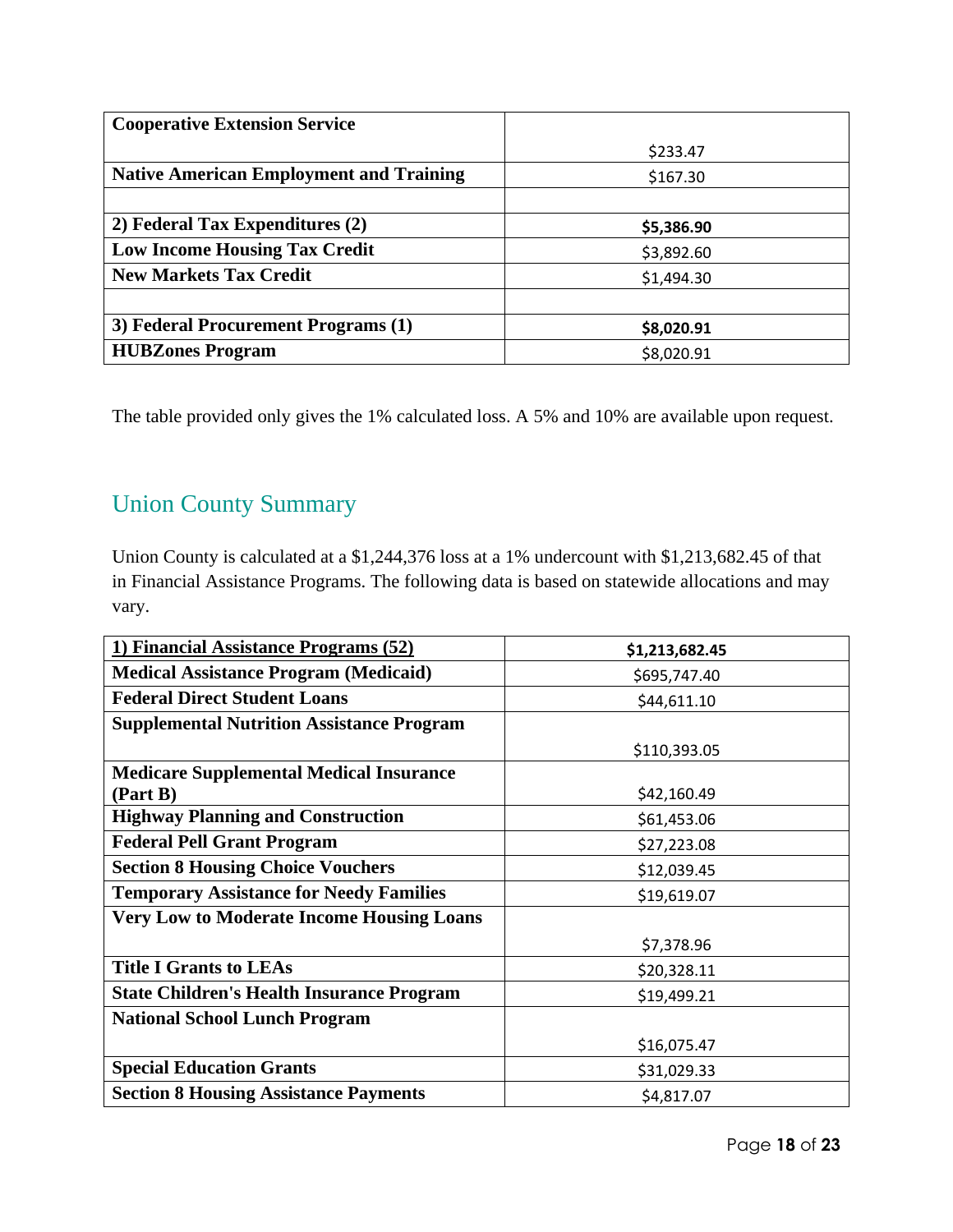| Program                                                                                    |             |
|--------------------------------------------------------------------------------------------|-------------|
| <b>Federal Transit Formula Grants</b>                                                      | \$6,338.36  |
| <b>Head Start</b>                                                                          | \$13,305.75 |
| <b>Supplemental Nutrition Program for Women,</b>                                           |             |
| <b>Infants, and Children</b>                                                               | \$7,270.63  |
| <b>Title IV-E Foster Care</b>                                                              | \$2,739.10  |
| <b>Health Care Centers</b>                                                                 | \$10,994.81 |
| <b>School Breakfast Program</b>                                                            | \$7,140.41  |
| <b>Rural Electrification Loans and Loan</b>                                                |             |
| <b>Guarantees</b>                                                                          | \$0.00      |
| <b>Public and Indian Housing</b>                                                           | \$1,677.64  |
| <b>Low Income Home Energy Assistance</b>                                                   | \$2,865.43  |
| <b>Child and Adult Care Food Program</b>                                                   |             |
|                                                                                            | \$5,389.85  |
| <b>Vocational Rehabilitation Grants to the States</b>                                      | \$3,950.62  |
| <b>Child Care Mandatory and Matching Funds</b>                                             | \$3,146.89  |
| <b>Unemployment Insurance Administration</b>                                               | \$2,417.92  |
| <b>Federal Transit - Capital Investment Grants</b>                                         | \$658.77    |
| <b>Child Care and Development Block Grant</b>                                              | \$3,637.70  |
| <b>Adoption Assistance</b>                                                                 | \$3,015.63  |
| <b>Community Facilities Loans and Grants</b>                                               |             |
|                                                                                            | \$71.71     |
| <b>Supporting Effective Instruction State Grants</b>                                       | \$2,827.80  |
| <b>Crime Victim Assistance</b>                                                             | \$2,316.60  |
| <b>Community Development Block</b>                                                         |             |
| <b>Grants/Entitlement Grants</b>                                                           | \$957.88    |
| <b>Public Housing Capital Fund</b><br><b>Block Grants for the Prevention and Treatment</b> | \$963.16    |
| of Substance Abuse                                                                         |             |
| <b>Water and Waste Disposal Systems for Rural</b>                                          | \$1,522.76  |
| <b>Communities</b>                                                                         | \$309.17    |
| <b>Social Services Block Grant</b>                                                         | \$1,640.60  |
| <b>Rural Rental Assistance Payments</b>                                                    | \$2,945.88  |
| <b>Business and Industry Loans</b>                                                         | \$2,248.37  |
| <b>Career and Technical Education - Basic Grants</b>                                       |             |
| to States                                                                                  | \$1,285.47  |
| <b>Homeland Security Grant Program</b>                                                     | \$1,024.37  |
| <b>WIOA Dislocated Worker Formula Grants</b>                                               | \$1,061.01  |
| <b>Home Investment Partnerships Program</b>                                                | \$846.61    |
| <b>State Community Development Block Grant</b>                                             | \$1,668.00  |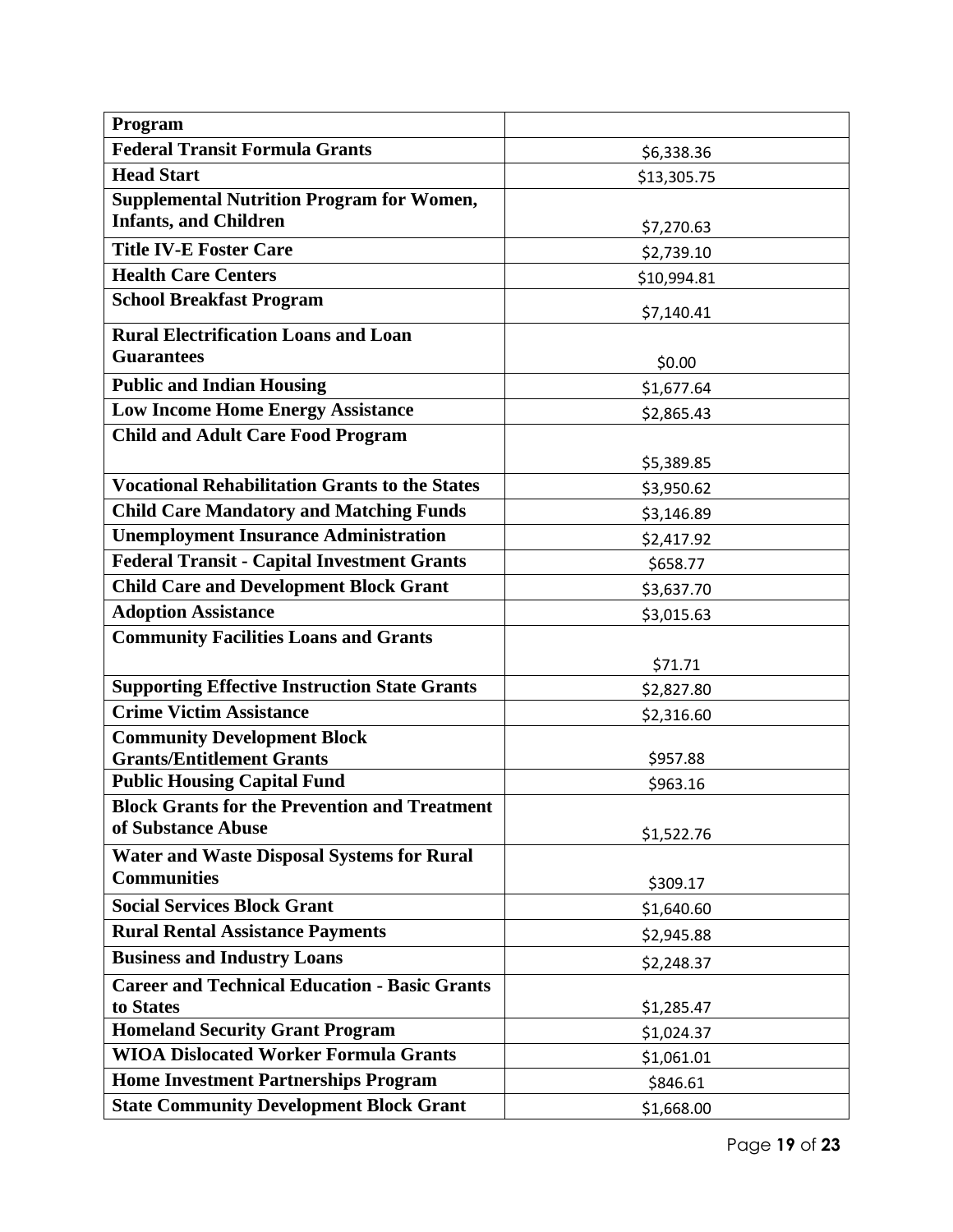| <b>WIOA Youth Activities</b>                    | \$942.05    |
|-------------------------------------------------|-------------|
| <b>WIOA Adult Activities</b>                    | \$922.17    |
| <b>Employment Service/Wagner-Peyser Funded</b>  |             |
| <b>Activities</b>                               | \$953.45    |
| <b>Community Services Block Grant</b>           | \$652.64    |
| Special Programs for the Aging, Title III, Part |             |
| <b>C, Nutrition Services</b>                    | \$680.94    |
| <b>Cooperative Extension Service</b>            |             |
|                                                 | \$534.47    |
| <b>Native American Employment and Training</b>  | \$382.99    |
|                                                 |             |
| 2) Federal Tax Expenditures (2)                 | \$12,331.85 |
| <b>Low Income Housing Tax Credit</b>            | \$8,911.05  |
| <b>New Markets Tax Credit</b>                   | \$3,420.80  |
|                                                 |             |
| 3) Federal Procurement Programs (1)             | \$18,361.70 |
| <b>HUBZones Program</b>                         | \$18,361.70 |

#### <span id="page-20-0"></span>Roosevelt County Summary

Roosevelt County could see a total loss of about \$5,601,328 at a 1% undercount with \$5,468,166.69 of that in Financial Assistance Programs. This is the second greatest amount of potential loss in the EPCOG region as Roosevelt County is the second most populated county in the EPCOG district.

Roosevelt County is not a due-paying member of EPCOG, and therefore will have to request a table. The county seat of Roosevelt is the City of Portales, which makes up about 64.3% of the total loss of the county at a 1% undercount. A table of the data may be requested. Since Portales is a due-paying member, the table provided will be the estimate as it relates to Portales since the entity makes up majority of the county population. The table provided is based on statewide allocations and may vary.

| 1) Financial Assistance Programs (52)            | \$3,514,086.16 |
|--------------------------------------------------|----------------|
| <b>Medical Assistance Program (Medicaid)</b>     | \$2,014,461.27 |
| <b>Federal Direct Student Loans</b>              | \$129,166.61   |
| <b>Supplemental Nutrition Assistance Program</b> |                |
|                                                  | \$319,631.14   |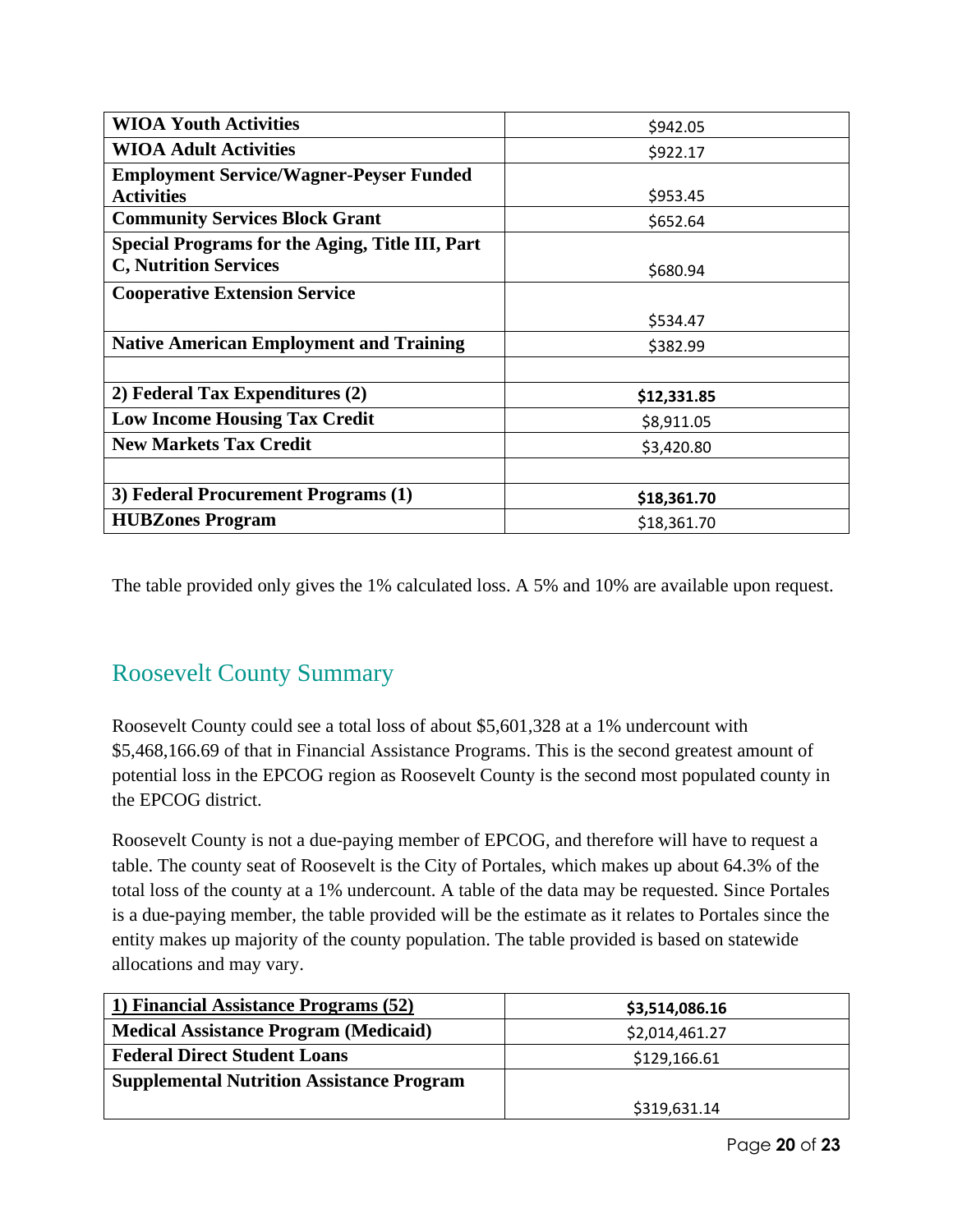| <b>Medicare Supplemental Medical Insurance</b>        |              |
|-------------------------------------------------------|--------------|
| (Part B)                                              | \$122,071.13 |
| <b>Highway Planning and Construction</b>              | \$177,930.67 |
| <b>Federal Pell Grant Program</b>                     | \$78,821.48  |
| <b>Section 8 Housing Choice Vouchers</b>              | \$34,858.91  |
| <b>Temporary Assistance for Needy Families</b>        | \$56,804.90  |
| <b>Very Low to Moderate Income Housing Loans</b>      |              |
|                                                       | \$21,364.97  |
| <b>Title I Grants to LEAs</b>                         | \$58,857.83  |
| <b>State Children's Health Insurance Program</b>      | \$56,457.84  |
| <b>National School Lunch Program</b>                  |              |
|                                                       | \$46,544.77  |
| <b>Special Education Grants</b>                       | \$89,842.06  |
| <b>Section 8 Housing Assistance Payments</b>          |              |
| Program                                               | \$13,947.30  |
| <b>Federal Transit Formula Grants</b>                 | \$18,352.04  |
| <b>Head Start</b>                                     | \$38,525.37  |
| <b>Supplemental Nutrition Program for Women,</b>      |              |
| <b>Infants, and Children</b>                          | \$21,051.33  |
| <b>Title IV-E Foster Care</b>                         | \$7,930.78   |
| <b>Health Care Centers</b>                            | \$31,834.27  |
| <b>School Breakfast Program</b>                       | \$20,674.27  |
| <b>Rural Electrification Loans and Loan</b>           |              |
| <b>Guarantees</b>                                     | \$0.00       |
| <b>Public and Indian Housing</b>                      | \$4,857.43   |
| <b>Low Income Home Energy Assistance</b>              | \$8,296.56   |
| <b>Child and Adult Care Food Program</b>              |              |
|                                                       | \$15,605.73  |
| <b>Vocational Rehabilitation Grants to the States</b> | \$11,438.58  |
| <b>Child Care Mandatory and Matching Funds</b>        | \$9,111.49   |
| <b>Unemployment Insurance Administration</b>          | \$7,000.82   |
| <b>Federal Transit - Capital Investment Grants</b>    | \$1,907.41   |
| <b>Child Care and Development Block Grant</b>         | \$10,532.58  |
| <b>Adoption Assistance</b>                            | \$8,731.44   |
| <b>Community Facilities Loans and Grants</b>          |              |
|                                                       | \$207.63     |
| <b>Supporting Effective Instruction State Grants</b>  | \$8,187.59   |
| <b>Crime Victim Assistance</b>                        | \$6,707.46   |
| <b>Community Development Block</b>                    |              |
| <b>Grants/Entitlement Grants</b>                      | \$2,773.45   |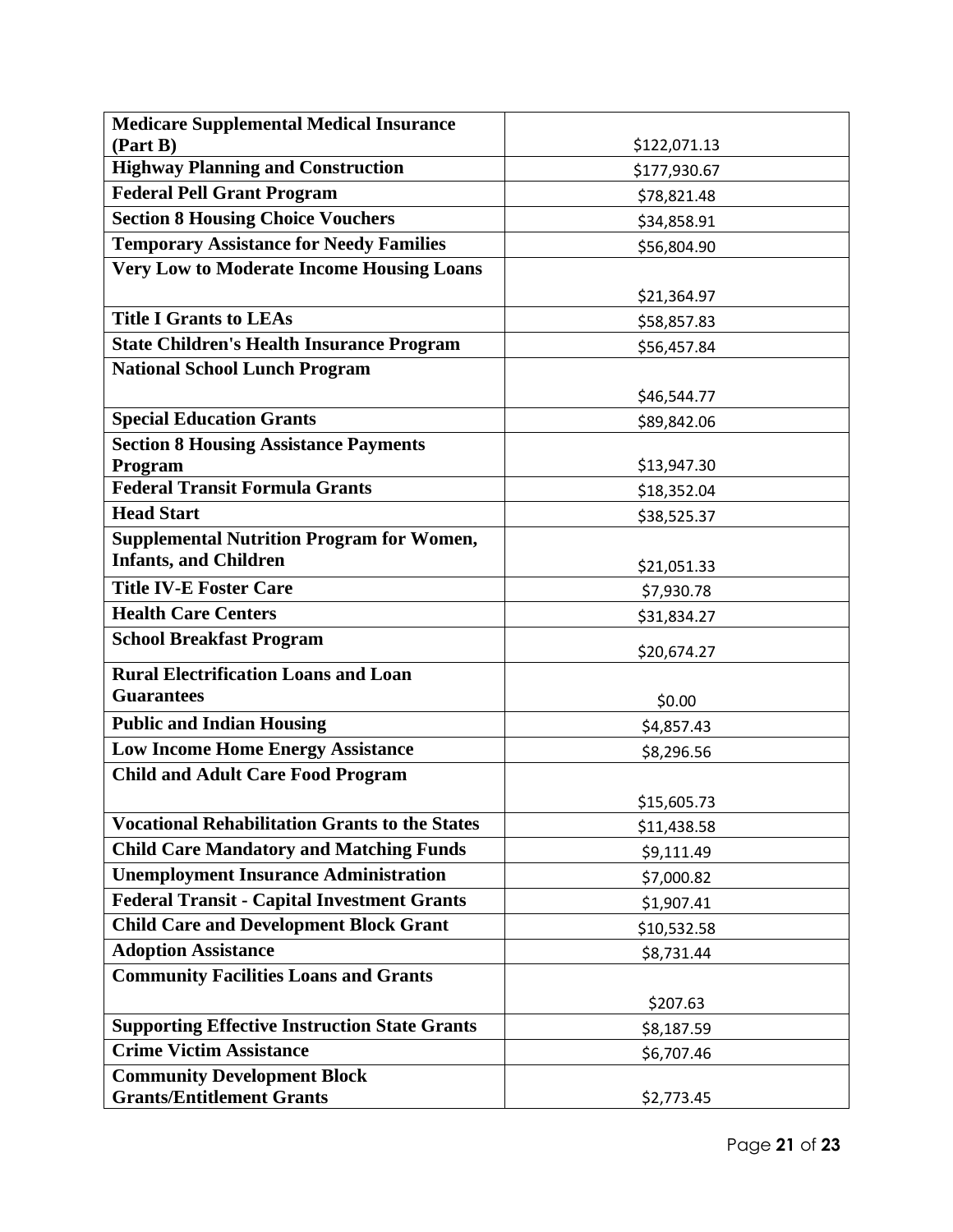| <b>Public Housing Capital Fund</b>                     | \$2,788.71  |
|--------------------------------------------------------|-------------|
| <b>Block Grants for the Prevention and Treatment</b>   |             |
| of Substance Abuse                                     | \$4,408.98  |
| <b>Water and Waste Disposal Systems for Rural</b>      |             |
| <b>Communities</b>                                     | \$895.15    |
| <b>Social Services Block Grant</b>                     | \$4,750.17  |
| <b>Rural Rental Assistance Payments</b>                | \$8,529.48  |
| <b>Business and Industry Loans</b>                     | \$6,509.92  |
| <b>Career and Technical Education - Basic Grants</b>   |             |
| to States                                              | \$3,721.94  |
| <b>Homeland Security Grant Program</b>                 | \$2,965.95  |
| <b>WIOA Dislocated Worker Formula Grants</b>           | \$3,072.05  |
| <b>Home Investment Partnerships Program</b>            | \$2,451.26  |
| <b>State Community Development Block Grant</b>         | \$4,829.53  |
| <b>WIOA Youth Activities</b>                           | \$2,727.59  |
| <b>WIOA Adult Activities</b>                           | \$2,670.05  |
| <b>Employment Service/Wagner-Peyser Funded</b>         |             |
| <b>Activities</b>                                      | \$2,760.62  |
| <b>Community Services Block Grant</b>                  | \$1,889.66  |
| <b>Special Programs for the Aging, Title III, Part</b> |             |
| <b>C, Nutrition Services</b>                           | \$1,971.59  |
| <b>Cooperative Extension Service</b>                   |             |
|                                                        | \$1,547.50  |
| <b>Native American Employment and Training</b>         | \$1,108.90  |
|                                                        |             |
| 2) Federal Tax Expenditures (2)                        | \$35,705.54 |
| <b>Low Income Housing Tax Credit</b>                   | \$25,800.98 |
| <b>New Markets Tax Credit</b>                          | \$9,904.56  |
|                                                        |             |
| 3) Federal Procurement Programs (1)                    | \$53,164.30 |
| <b>HUBZones Program</b>                                | \$53,164.30 |

#### <span id="page-22-0"></span>Municipality Summary

Municipalities make up majority of county populations. In the case of Census-related funding from the federal government, the municipalities make up about 77.4% of the total loss per